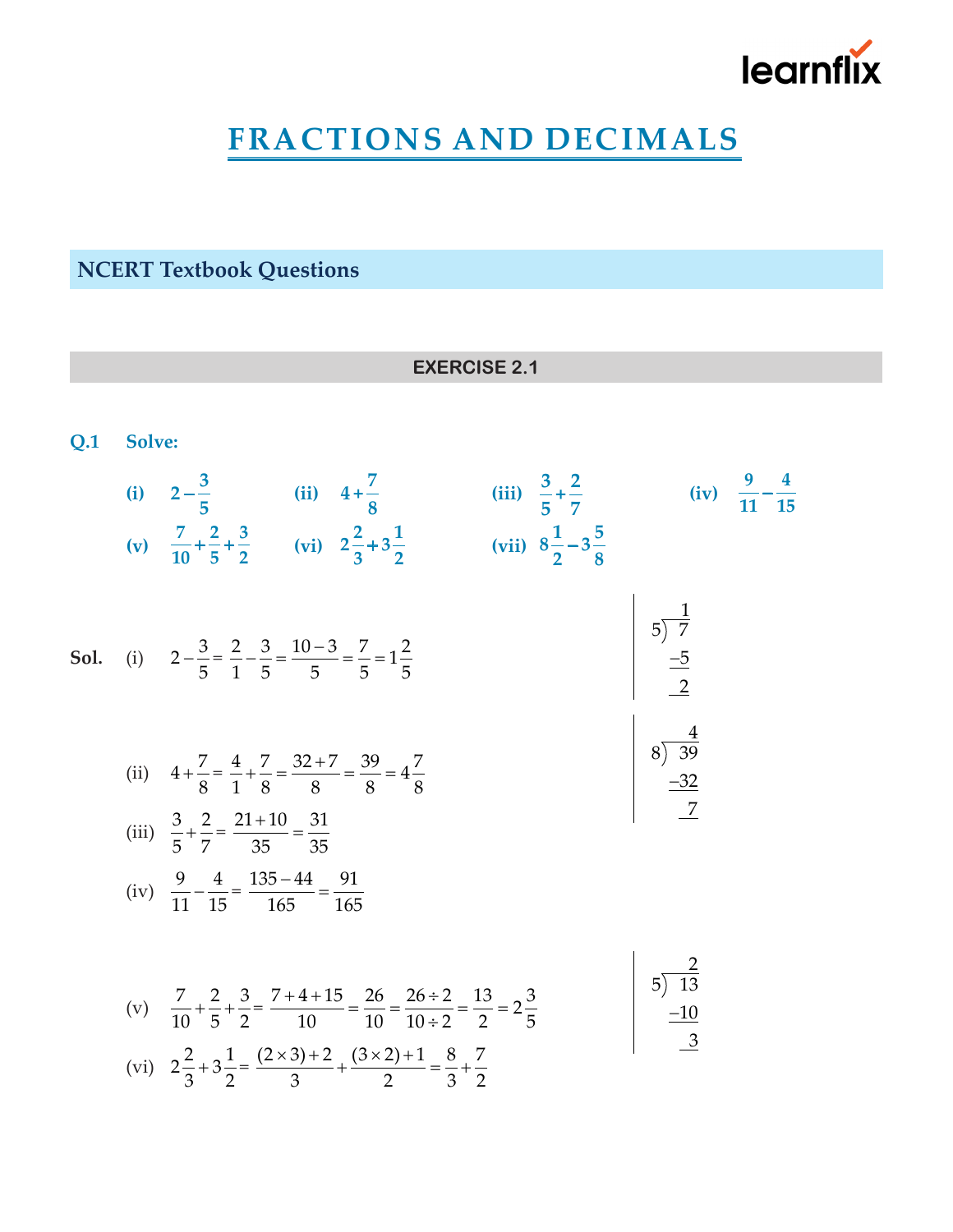$$
= \frac{16 + 21}{6} = \frac{37}{6} = 6\frac{1}{6}
$$

(vii) 
$$
8\frac{1}{2} - 3\frac{5}{8} = \frac{(8 \times 2) + 1}{2} - \frac{(3 \times 8) + 5}{8} = \frac{17}{2} - \frac{29}{8}
$$

|    | $=\frac{68-29}{2}=\frac{39}{2}=4\frac{7}{2}$ |       |
|----|----------------------------------------------|-------|
|    | 8 8                                          | $-32$ |
| റാ | Arrange the following in descending order    |       |

 $\overline{\phantom{a}}$ 

### **Q.2. Arrange the following in descending order:**

- **(i)**  $\frac{2}{9}, \frac{2}{3}, \frac{8}{21}$  **(ii)**  $\frac{1}{5}, \frac{3}{7}, \frac{7}{10}$
- **Sol.** (i)  $\frac{2}{9}, \frac{2}{3}, \frac{8}{21}$ . Converting the given fractions into like fractions, we have Since  $42 > 24 > 14$ ,  $\frac{2}{9} = \frac{2 \times 7}{9 \times 7} = \frac{14}{63}; \frac{2}{3} = \frac{2 \times 21}{3 \times 21} = \frac{42}{63}; \frac{8}{21} = \frac{8 \times 3}{21 \times 3} = \frac{24}{63}$

Thus

so 
$$
\frac{42}{63} > \frac{24}{63} > \frac{14}{63}.
$$
Thus 
$$
\frac{2}{3} > \frac{8}{21} > \frac{2}{9}.
$$

(ii)  $\frac{1}{5}$ ,  $\frac{3}{7}$ ,  $\frac{7}{10}$ . Converting the given fractions into like fractions, we have

$$
\frac{1}{5} = \frac{1 \times 14}{5 \times 14} = \frac{14}{70}; \frac{3}{7} = \frac{3 \times 10}{7 \times 10} = \frac{30}{70}; \frac{7}{10} = \frac{7 \times 7}{10 \times 7} = \frac{49}{70}
$$
\nSince  $49 > 30 > 14$ 

so  $\frac{49}{70} > \frac{30}{70} > \frac{14}{70}$ .

Thus  $\frac{7}{10} > \frac{3}{7} > \frac{1}{5}$ .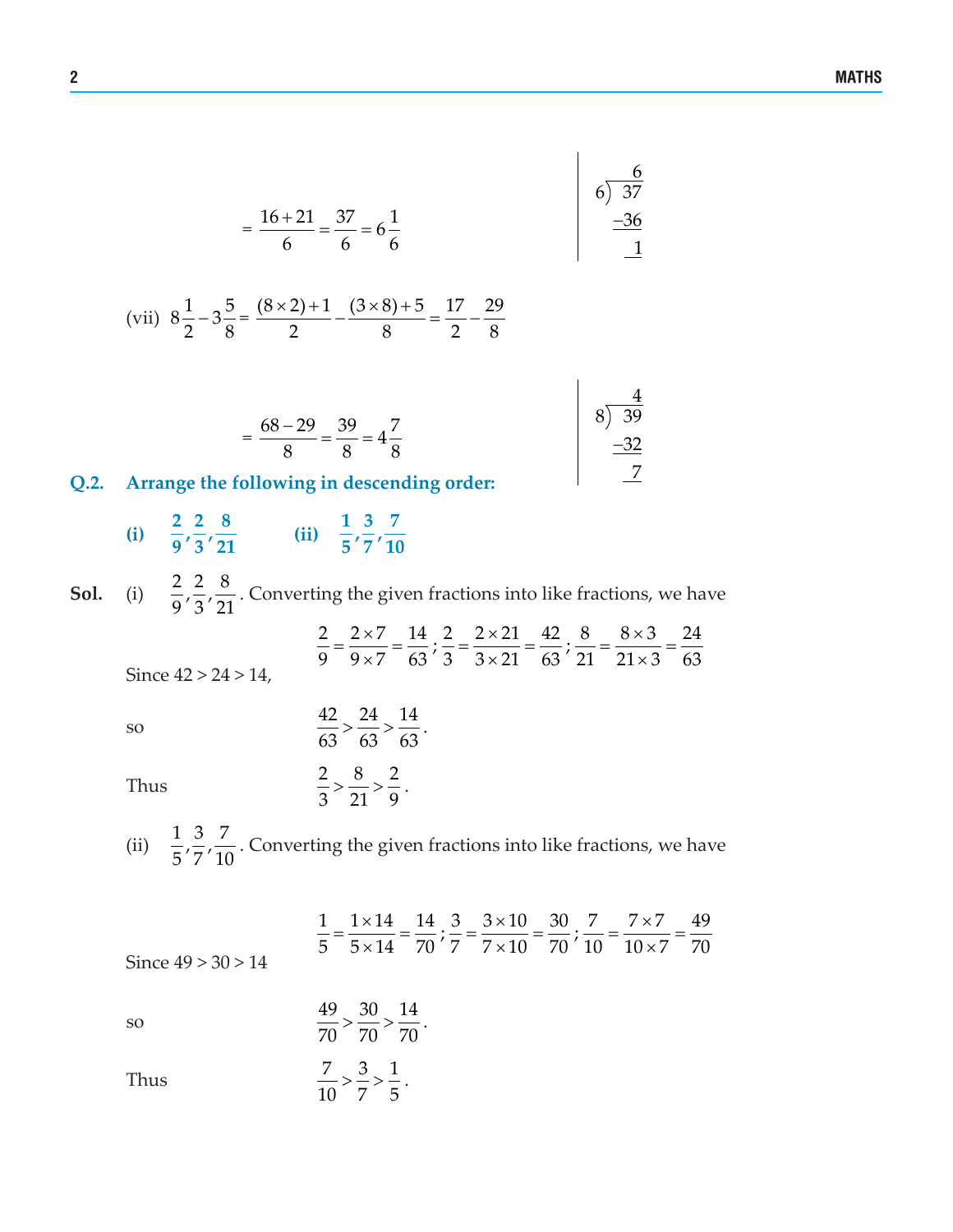**Q.3 In a "magic square", the sum of the numbers in each row, in each column and along the diagonal is the same. Is this a magic square?**

|  |  | IЬ<br>(Along the first row $\frac{1}{11} + \frac{1}{11} + \frac{1}{11} = \frac{1}{11}$ ) |
|--|--|------------------------------------------------------------------------------------------|
|  |  |                                                                                          |
|  |  |                                                                                          |
|  |  |                                                                                          |

#### **Sol.** Sum of number along the

| 1st row = $\frac{4}{11} + \frac{9}{11} + \frac{2}{11} = \frac{4+9+2}{11} = \frac{15}{11}$      |  |
|------------------------------------------------------------------------------------------------|--|
| 2nd row = $\frac{3}{11} + \frac{5}{11} + \frac{7}{11} = \frac{3+5+7}{11} = \frac{15}{11}$      |  |
| 3rd row = $\frac{8}{11} + \frac{1}{11} + \frac{6}{11} = \frac{8+1+6}{11} = \frac{15}{11}$      |  |
| 1st column = $\frac{4}{11} + \frac{3}{11} + \frac{8}{11} = \frac{4+3+8}{11} = \frac{15}{11}$   |  |
| 2nd column = $\frac{9}{11} + \frac{5}{11} + \frac{1}{11} = \frac{9+5+1}{11} = \frac{15}{11}$   |  |
| 3rd column = $\frac{2}{11} + \frac{7}{11} + \frac{6}{11} = \frac{2+7+6}{11} = \frac{15}{11}$   |  |
| 1st diagonal = $\frac{4}{11} + \frac{5}{11} + \frac{6}{11} = \frac{4+5+6}{11} = \frac{15}{11}$ |  |
| 2nd diagonal = $\frac{8}{11} + \frac{5}{11} + \frac{2}{11} = \frac{8+5+2}{11} = \frac{15}{11}$ |  |

Since, the sum of numbers in each case is the same, therefore, it is a magic square.

# Q.4. A rectangular sheet of paper is  $12\frac{1}{2}$  cm long and  $10\frac{2}{3}$  cm wide. Find its perimeter.

| <b>Sol.</b> Perimeter of the rectangular sheet of paper = $2 \times$ [Length + Breadth] |                         |
|-----------------------------------------------------------------------------------------|-------------------------|
|                                                                                         | $\left  \right.$ 3) 139 |

$$
= 2 \times \left[ 12\frac{1}{2} + 10\frac{2}{3} \right] = 2 \times \left[ \frac{25}{2} + \frac{32}{3} \right]
$$
 
$$
\frac{-12}{19}
$$

$$
= 2 \times \left[\frac{75 + 64}{6}\right] = 2 \times \left(\frac{139}{6}\right) = \frac{139}{3} = 46\frac{1}{3}
$$
cm.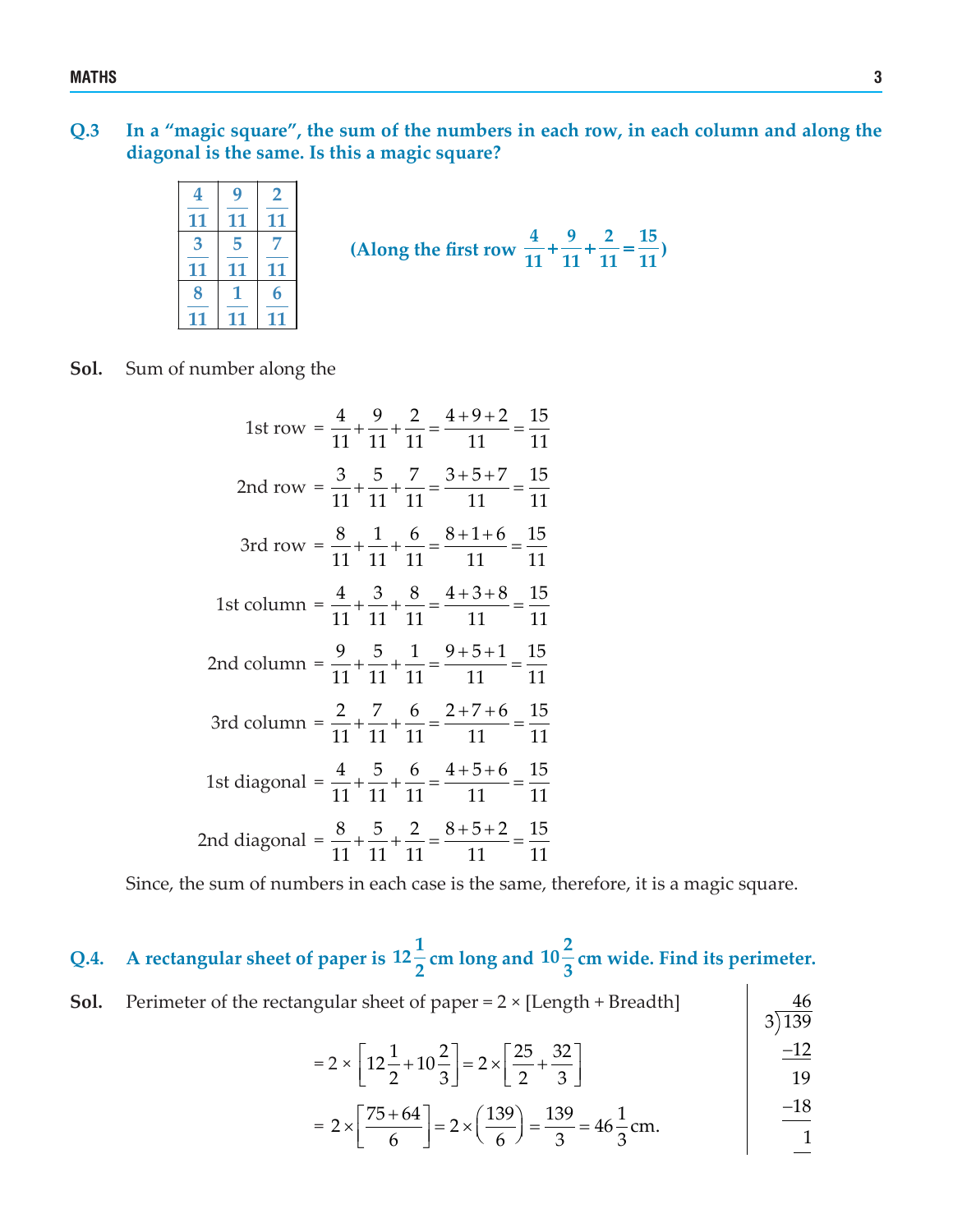**Q.5. Find the perimeter of (i)** ∆ *ABE* **and (ii) the rectangle** *BCDE* **in this figure. Whose perimeter is greater?**



**Sol.** (i) Perimeter of  $\triangle ABE = AB + BE + AE$ 

$$
= \frac{5}{2} \text{cm} + 2\frac{3}{4} \text{cm} + 3\frac{3}{5} \text{cm} = \left[\frac{5}{2} + \frac{11}{4} + \frac{18}{5}\right] \text{cm} = \left[\frac{50 + 55 + 72}{20}\right] \text{cm}
$$

$$
= \frac{177}{20} \text{cm} = 8\frac{17}{20} \text{cm}
$$

(ii) Perimeter of rectangle *BCDE* = 2 [*BE* + *DE*]

$$
= 2\left[2\frac{3}{4}\text{cm} + \frac{7}{6}\text{cm}\right] = 2\left[\frac{11}{4} + \frac{7}{6}\right]\text{cm}
$$

$$
= 2\left[\frac{3 \times (11) + 2 \times (7)}{12}\right]\text{cm} = 2\left[\frac{33 + 14}{12}\right]\text{cm} = \frac{47}{6}\text{cm} = 7\frac{5}{6}\text{cm}
$$

 $47.10$ 

Further, LCM of 20 and 6 is 60

$$
\overline{a}
$$

$$
\therefore \qquad \frac{177}{20} = \frac{177 \times 3}{20 \times 3} = \frac{531}{60} \text{ and } \frac{47}{6} = \frac{47 \times 10}{6 \times 10} = \frac{470}{60}.
$$
  
Also,  $470 < 531 \Rightarrow \frac{531}{60} > \frac{470}{60}$  or  $\frac{177}{20} > \frac{47}{6}$ 

 $177.2 \times 21$ 

Thus, the perimeter of ∆ *ABE* is greater.

## **Q.6.** Salil wants to put a picture in a frame. The picture is  $7\frac{3}{7}$ **<sup>5</sup> cm wide. To fit in the frame the picture cannot be more than**  $7\frac{3}{10}$ **<sup>10</sup> cm wide. How much the picture should be trimmed?**

**Sol.** The picture should be trimmed by 
$$
7\frac{3}{5} - 7\frac{3}{10} = \frac{38}{5} - \frac{73}{10} = \frac{76 - 73}{10} = \frac{3}{10}
$$
 cm.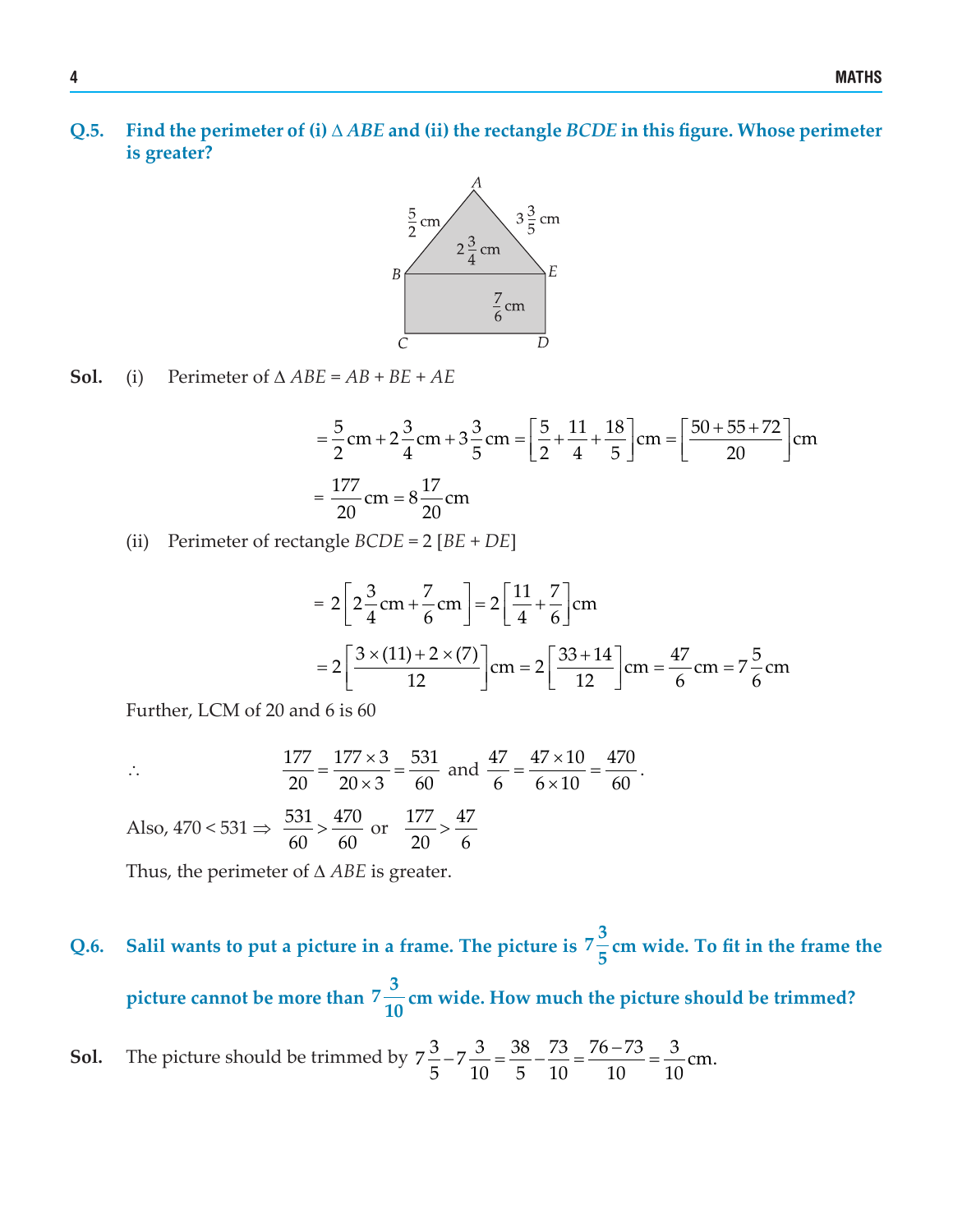#### **Q.7. Ritu ate 3/5 part of an apple and the remaining apple was eaten by her brother Somu. How much part of the apple did Somu eat? Who had the larger share? By how much?**

**Sol.** Ritu ate 3/5 part of an apple, Somu ate the remaining part, i.e.  $1-\frac{3}{5}=\frac{2}{5}$  part. Again  $3 > 2$ 

Since  $\frac{3}{5}$  >  $\frac{2}{5}$  , so Ritu had the larger share. Again  $\frac{3}{5} - \frac{2}{5} = \frac{1}{5}$ 

555

Thus, Ritu has the larger share by 1/5 part of an apple.

- **Q.8. Michael finished colouring a picture in 7/12 hour. Vaibhav finished colouring the same picture in 3/4 hour. Who worked longer? By what fraction was it longer?**
- **Sol.**  $\frac{3}{4} = \frac{3 \times 3}{4 \times 3} = \frac{9}{12}$  $4 \times 3$  12

Since  $9 > 7$ , so  $\frac{9}{12} > \frac{7}{12}$ 12 12

∴ Vaibhav worked longer by fraction 
$$
\frac{9}{12} - \frac{7}{12} = \frac{9-7}{12} = \frac{2}{12} = \frac{2 \div 2}{12 \div 2} = \frac{1}{6}
$$
 hour

#### **EXERCISE 2.2**

**Q.1 Which of the drawings (a) to (d) show:**

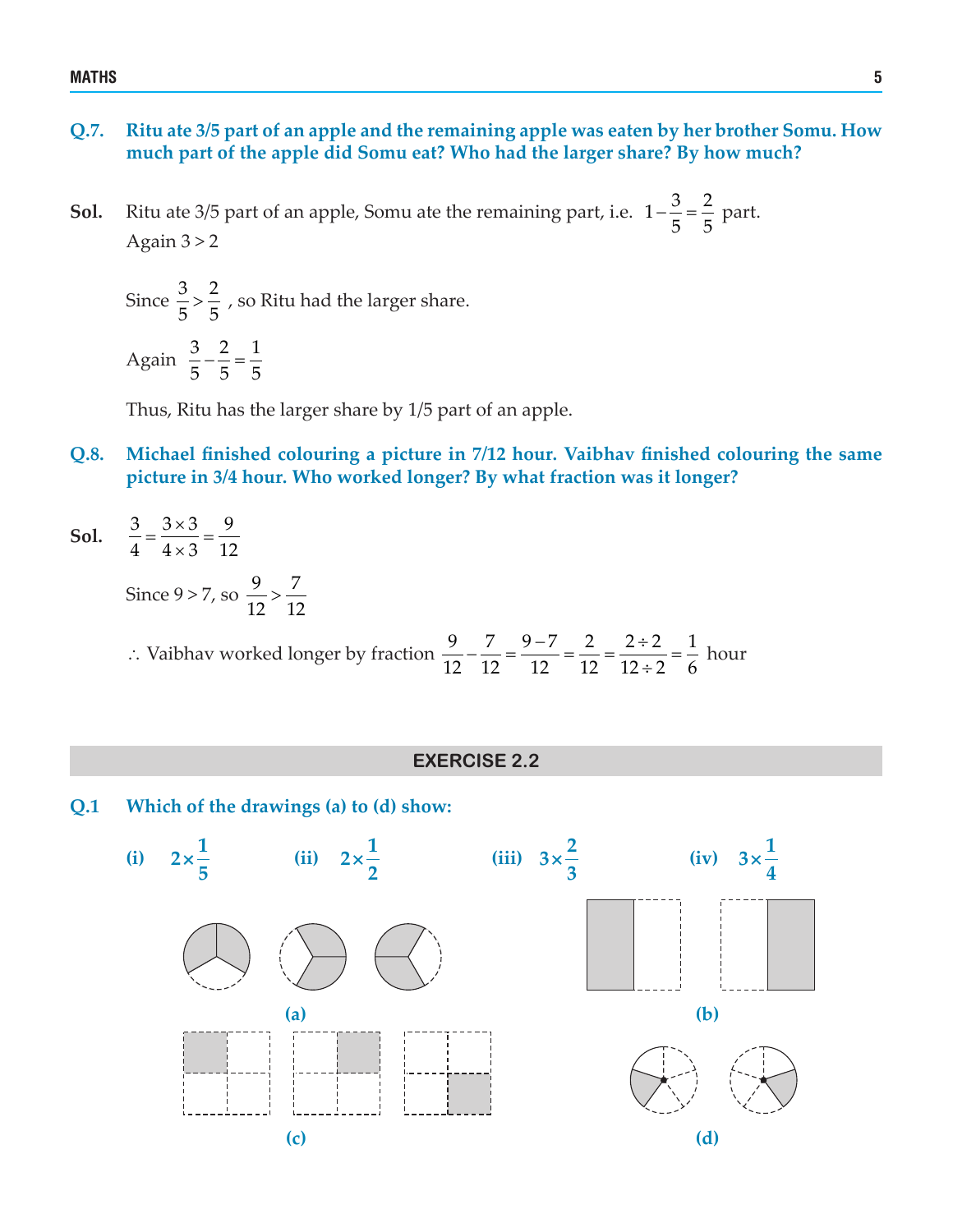

**Q.2. Some pictures (a) to (c) are given below. Tell which of them show:**



- **Sol.** (i) Since  $3 \times \frac{1}{5} = \frac{1}{5} + \frac{1}{5} + \frac{1}{5} = \frac{3}{5}$ , which is shown by drawing (c). So  $(i) \rightarrow (c)$
- (ii) Since  $2 \times \frac{1}{3} = \frac{1}{3} + \frac{1}{3} = \frac{2}{3}$ , which is shown by drawing (a). So  $(ii) \rightarrow (a)$
- (iii) Since  $3 \times \frac{3}{4} = \frac{3}{4} + \frac{3}{4} + \frac{3}{4} = 2\frac{1}{4}$ , which is shown by drawing (b). So  $(iii) \rightarrow (b)$
- **Q.3. Multiply and reduce to lowest form:**
- **(i)**  $7 \times \frac{3}{7}$ **5**  $\times \frac{3}{4}$  (ii)  $4 \times \frac{1}{4}$ **3**  $\times \frac{1}{2}$  (iii)  $2 \times \frac{6}{2}$ **7**  $\times \frac{6}{7}$  (iv)  $5 \times \frac{2}{7}$ **9** ×  $(v)$   $\frac{2}{3} \times 4$ **3**  $\times 4$  (vi)  $\frac{5}{3} \times 6$ **2**  $\times 6$  (vii)  $11 \times \frac{4}{7}$  $\times \frac{4}{7}$  (viii)  $20 \times \frac{4}{5}$ **5** ×  $\frac{1}{2}$  **(ix)**  $13 \times \frac{1}{2}$ **3**  $\times \frac{1}{2}$  (x)  $15 \times \frac{3}{2}$ **5** ×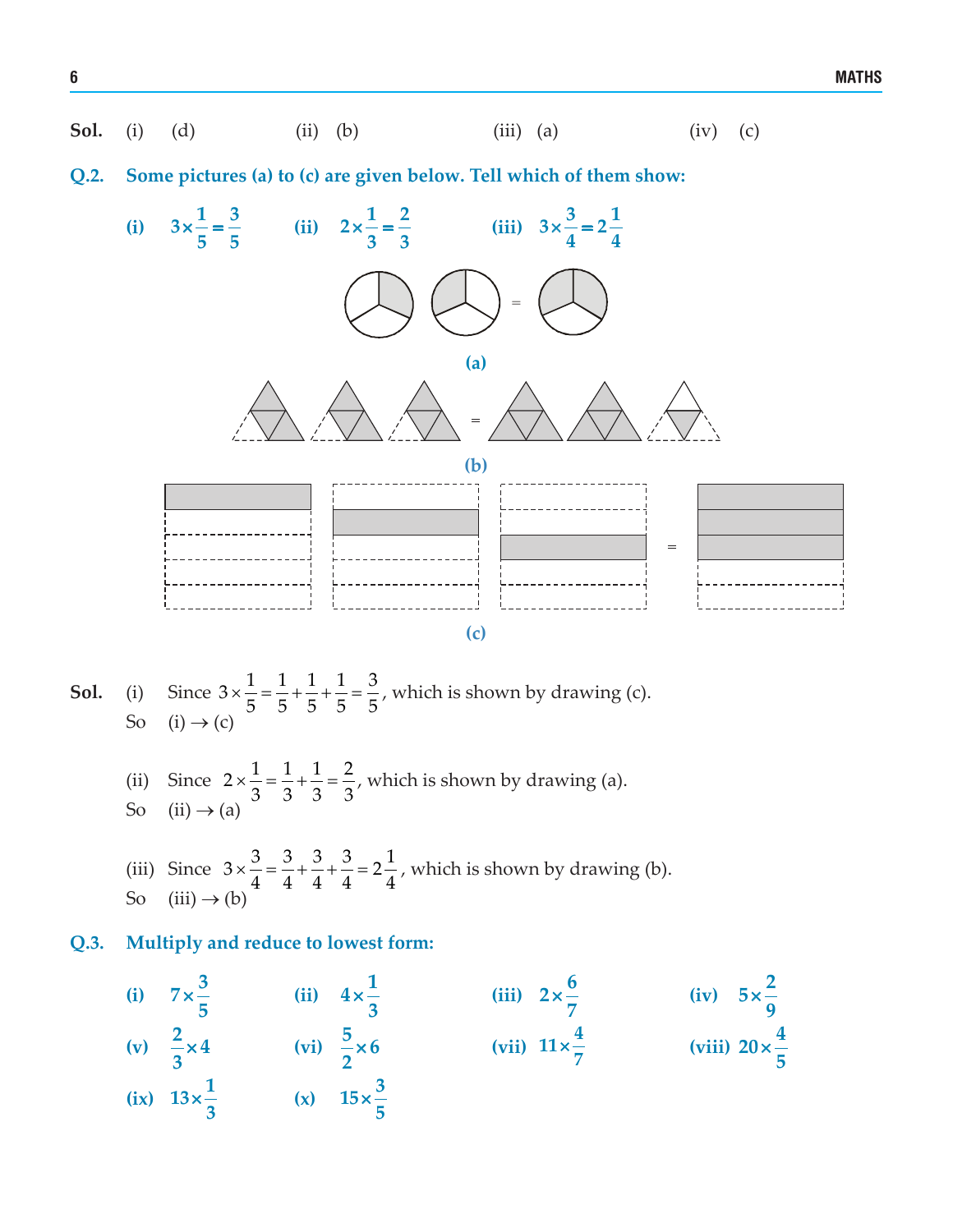**Sol.** (i)  $7 \times \frac{3}{5}$ 

- 5 (iii)  $2 \times \frac{6}{7}$ 7  $=\frac{2\times6}{7}=\frac{12}{7}=1\frac{5}{7}$  (iv)  $5\times$ (v)  $\frac{2}{3} \times 4$ 3  $=\frac{2\times4}{3}=\frac{8}{3}=2\frac{2}{3}$  (vi)  $\frac{5}{2}\times$ (vii)  $11 \times \frac{4}{7}$ 7  $=\frac{11 \times 4}{7} = \frac{44}{7} = 6\frac{2}{7}$  (viii) 20 × (ix)  $13 \times \frac{1}{2}$ 3  $=\frac{13 \times 1}{3} = \frac{13}{3} = 4\frac{1}{3}$  (x)  $15 \times$
- $=$   $\frac{7 \times 3}{5} = \frac{21}{5} = 4\frac{1}{5}$  (ii) 4 ×  $4 \times \frac{1}{2}$ 3  $=\frac{4\times1}{2}=\frac{4}{2}=1\frac{1}{2}$ 3 33  $5 \times \frac{2}{3}$ 9  $=\frac{5\times2}{8}=\frac{10}{8}=1\frac{1}{8}$ 9 9 9  $\frac{5}{2} \times 6$ 2  $=\frac{5\times6}{2}=\frac{30}{2}=\frac{15}{4}$ 2 21  $20 \times \frac{4}{5}$ 5  $=\frac{20\times4}{5}=\frac{80}{5}=\frac{16}{4}$ 5 51  $15 \times \frac{3}{5}$ 5  $=\frac{15\times3}{5}=\frac{45}{5}=\frac{9}{4}$ 5 51
	-
- **Q.4. Shade:** 
	- **(i) 1/2 of the circles in box (a) (ii) 2/3 of the triangles in box (b)**
	- **(iii) 3/5of the squares in box (c).**





| $\Box$<br>$\blacksquare$ |
|--------------------------|
|                          |

- **Sol.** (i)  $\frac{1}{2}$ 2 of the circles: Since  $\frac{1}{2}$ 2 of  $12 = \frac{1}{2}$ 2  $\times$  12 = 6
	- So, we shade 6 circles.
	- (ii)  $\frac{2}{3}$ 3 of the triangles : Since  $\frac{2}{3}$ 3 of  $9 = \frac{2 \times 9}{2} = 6$  $\frac{x}{3}$  = 6

 $\begin{array}{c}\triangle \ \, \triangle \ \, \triangle \\ \triangle \ \, \triangle \\ \, \triangle \ \, \triangle \\ \, \wedge \ \, \wedge \end{array}$ 

So we shade 6 triangles.



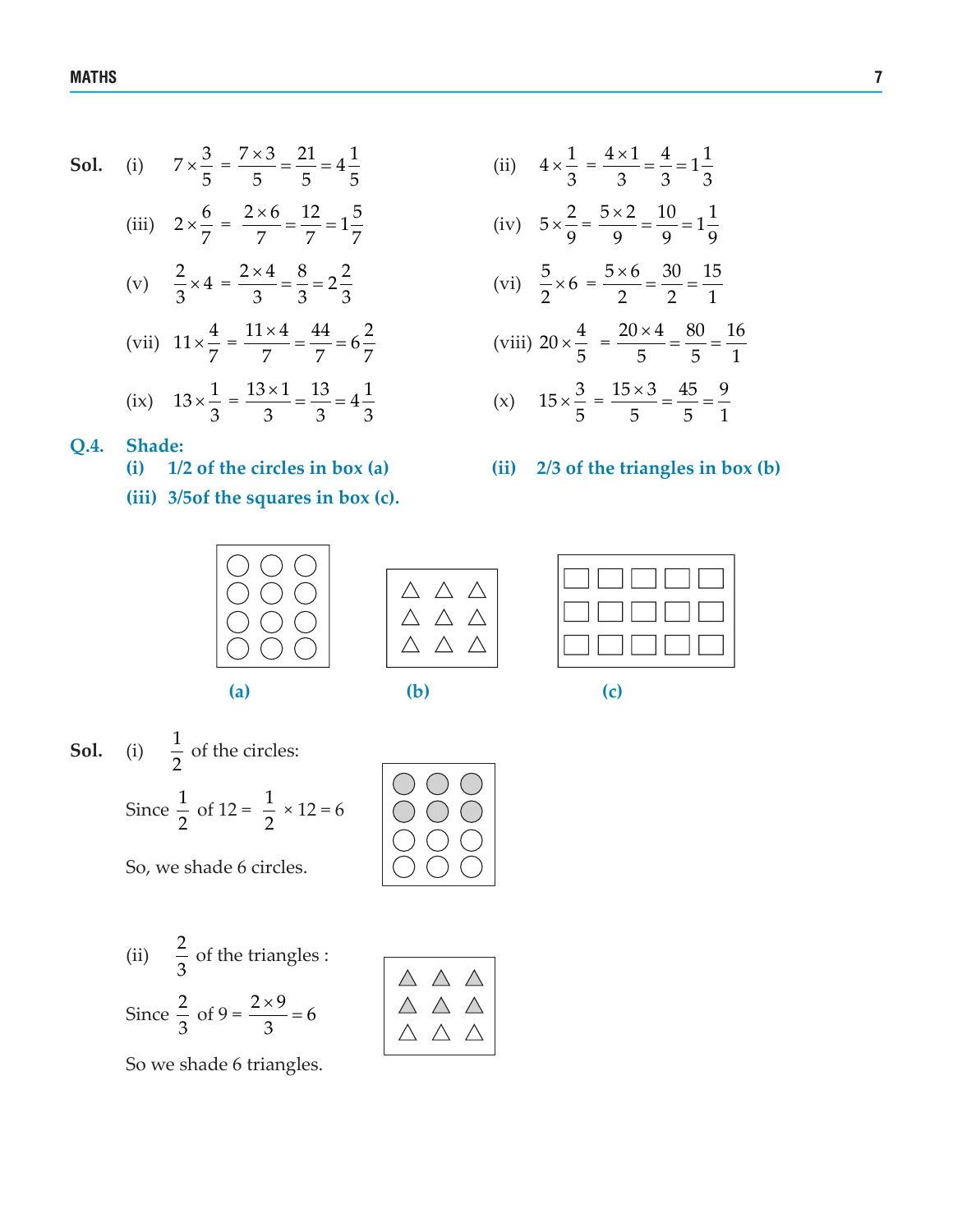(iii) 
$$
\frac{3}{5}
$$
 of the squares:  
Since  $\frac{3}{5}$  of 15 =  $\frac{3 \times 15}{5}$  = 9

So we shade 9 triangles.

**Q.5. Find:**

(a) 
$$
\frac{1}{2}
$$
 of (i) 24 (ii) 46  
\n(b)  $\frac{2}{3}$  of (i) 18 (ii) 27  
\n(c)  $\frac{3}{4}$  of (i) 16 (ii) 36  
\n(d)  $\frac{4}{5}$  of (i) 20 (ii) 35

**Sol.** (a) (i) 
$$
\frac{1}{2}
$$
 of 24 =  $\frac{1}{2} \times 24 = \frac{1 \times 24}{2} = \frac{24}{2} = 12$ 

\n(ii)  $\frac{1}{2}$  of 46 =  $\frac{1}{2} \times 46 = \frac{1 \times 46}{2} = \frac{46}{2} = 23$ 

\n(b) (i)  $\frac{2}{3}$  of 18 =  $\frac{2}{3} \times 18 = \frac{2 \times 18}{3} = \frac{36}{3} = 12$ 

\n(ii)  $\frac{2}{3}$  of 27 =  $\frac{2}{3} \times 27 = \frac{2 \times 27}{3} = \frac{54}{3} = 18$ 

\n(c) (i)  $\frac{3}{4}$  of 16 =  $\frac{3}{4} \times 16 = \frac{3 \times 16}{4} = \frac{48}{4} = 12$ 

\n(ii)  $\frac{3}{4}$  of 36 =  $\frac{3}{4} \times 36 = \frac{3 \times 36}{4} = \frac{108}{4} = 27$ 

\n(d) (i)  $\frac{4}{5}$  of 20 =  $\frac{4}{5} \times 20 = \frac{4 \times 20}{5} = \frac{80}{5} = 16$ 

\n(ii)  $\frac{4}{5}$  of 35 =  $\frac{4}{5} \times 35 = \frac{4 \times 35}{5} = \frac{140}{5} = 28$ 

\n**Q.6.** Multiply and express as a mixed fraction:

(a) 
$$
3 \times 5\frac{1}{5}
$$
 (b)  $5 \times 6\frac{3}{4}$  (c)  $7 \times 2\frac{1}{4}$  (d)  $4 \times 6\frac{1}{3}$ 

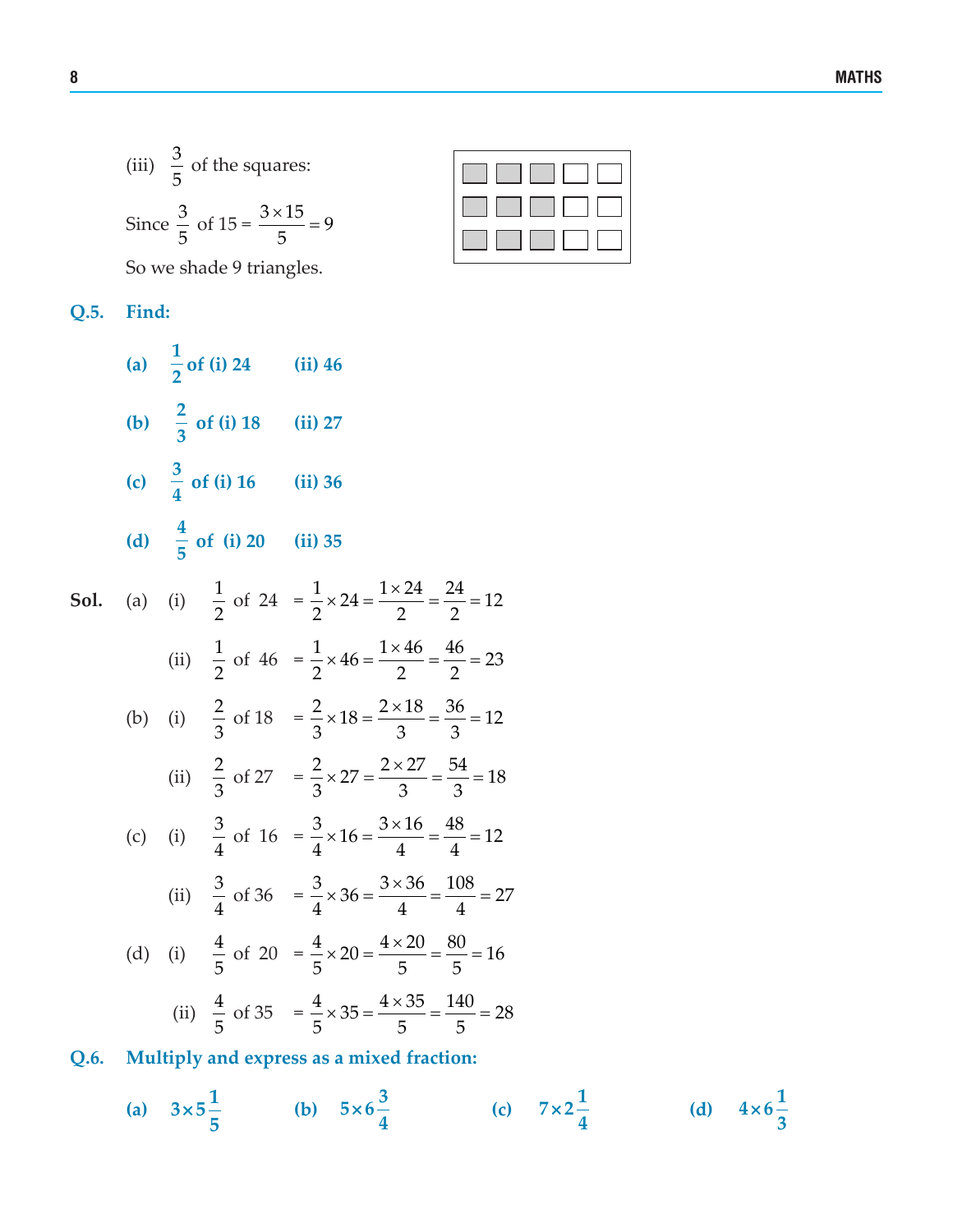**(e)**  $3\frac{1}{4} \times 6$ **4**  $\times 6$  (f)  $3\frac{2}{3} \times 8$ **5** × **Sol.** (a)  $3 \times 5\frac{1}{5}$ 5 =  $3 \times \frac{26}{5} = \frac{3 \times 26}{5} = \frac{78}{5} = 15\frac{3}{5}$ 555 5 (b)  $5 \times 6 \frac{3}{4}$ 4 =  $5 \times \frac{27}{1} = \frac{5 \times 27}{1} = \frac{135}{1} = 33\frac{3}{1}$ 44 4 4 (c)  $7 \times 2 \frac{1}{4}$ 4 =  $7 \times \frac{9}{4} = \frac{7 \times 9}{4} = \frac{63}{4} = 15\frac{3}{4}$ (d)  $4 \times 6\frac{1}{2}$ 3 =  $4 \times \frac{19}{2} = \frac{4 \times 19}{2} = \frac{76}{2} = 25\frac{1}{2}$ 333 3 (e)  $3\frac{1}{4} \times 6$ 4 =  $\frac{13}{4} \times 16 = \frac{13 \times 6}{4} = \frac{39}{2} = 19\frac{1}{2}$ (f)  $3\frac{2}{7} \times 8$ 5 =  $\frac{17}{2} \times 8 = \frac{17 \times 8}{2} = \frac{136}{2} = 27\frac{1}{2}$ 5 55 5

#### **Q.7. Find:**

 **(a)**  $\frac{1}{2}$  of (i)  $2\frac{3}{4}$ **(ii)**  $4\frac{2}{9}$ **9**  $\frac{5}{8}$  of (i)  $3\frac{5}{6}$  (ii)  $9\frac{2}{3}$ **Sol.** (a) (i)  $\frac{1}{2}$ 2 of  $2\frac{3}{4}$ 4 =  $\times 2\frac{3}{4} = \frac{1}{2} \times \frac{11}{4} = \frac{1 \times 11}{2 \times 1} = \frac{11}{2} =$ ×  $\frac{1}{2} \times 2 \frac{3}{4} = \frac{1}{2} \times \frac{11}{4} = \frac{1 \times 11}{2 \times 1} = \frac{11}{2} = 1\frac{3}{2}$  $2 \t-4 \t2 \t4 \t2 \times 4 \t8 \t8$ (ii)  $\frac{1}{2}$ 2 of  $4\frac{2}{9}$ 9  $=\frac{1}{2}$ 2 of  $\frac{38}{9}$ 9 =  $\times \frac{38}{2} = \frac{1 \times 38}{2 \times 2} = \frac{38}{18} = \frac{38 \div 2}{18 \times 2} = \frac{19}{2 \times 2} =$  $\times 9$  18 18 ÷  $\frac{1}{2} \times \frac{38}{8} = \frac{1 \times 38}{2 \times 8} = \frac{38}{18} = \frac{38 \div 2}{2 \times 2} = \frac{19}{8} = 2\frac{1}{8}$  $2 \times 9$  2  $\times 9$  18 18 ÷ 2 9 <sup>9</sup> (b) (i)  $\frac{5}{6}$ 8 of  $3\frac{5}{6}$ 6  $=\frac{5}{3}$ 8 of  $\frac{23}{ }$ 6 =  $\times \frac{23}{2} = \frac{5 \times 23}{2 \times 23} = \frac{115}{12} =$ ×  $\frac{5}{2} \times \frac{23}{2} = \frac{5 \times 23}{2 \times 2} = \frac{115}{10} = 2\frac{19}{10}$  $8 \t 6 \t 8 \times 6 \t 48 \t 48$ (ii)  $\frac{5}{3}$ 8 of  $9\frac{2}{3}$ 3  $=\frac{5}{3}$ 8 of  $\frac{29}{9}$ 3 =  $\times \frac{29}{2} = \frac{5 \times 29}{2 \times 2} = \frac{145}{24} =$ ×  $\frac{5}{8} \times \frac{29}{8} = \frac{5 \times 29}{8 \times 8} = \frac{145}{34} = 6 \frac{1}{24}$  $8 \times 3 \times 3 \times 24 \times 24$ 

**Q.8. Vidya and Pratap went for a picnic. Their mother gave them a water bag that contained 5 litres of water. Vidya consumed 2/5 of the water. Pratap consumed the remaining water.**

**(i) How much water did Vidya drink?**

**(ii) What fraction of the total quantity of water did Pratap drink?**

**Sol.** Total quantity of water = 5 litres

(i) Amount of water consumed by Vidya =  $\frac{2}{7}$ 5 of 5 litre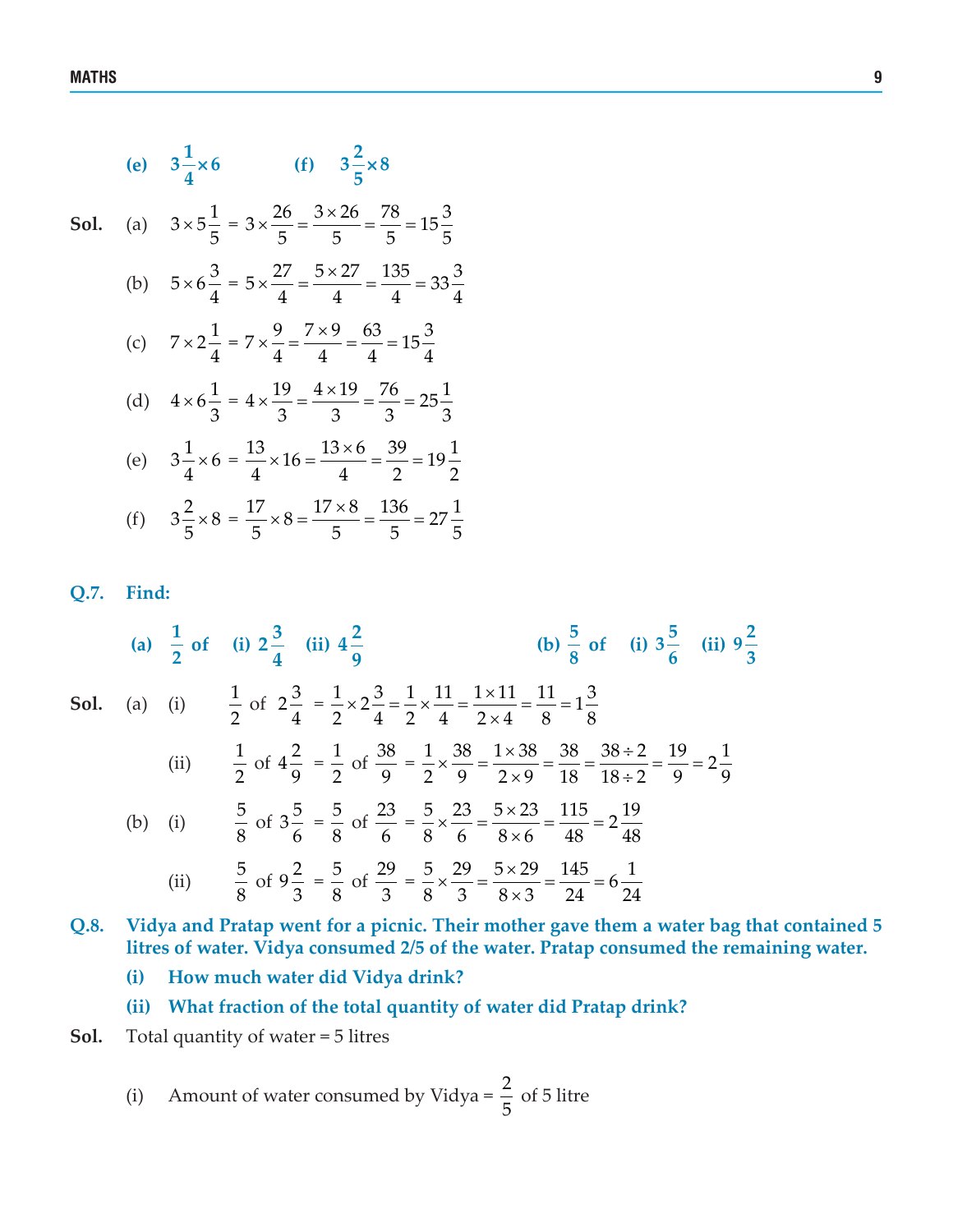$$
= \frac{2}{5} \times 5 \text{ litres} = 2 \text{ litres}
$$

(ii) Remaining water = water consumed by Pratap

i.e. Amount of water consumed by Pratap = 5 litres – 2 litres = 3 litres

∴ Fraction of water consumed by Pratap = 3/5.

**EXERCISE 2.3**

**3 10**

#### **Q.1. Find: (i)**  $\frac{1}{4}$  of (a)  $\frac{1}{4}$  (b)  $\frac{3}{5}$  (c)  $\frac{4}{3}$ **(ii) 1**<sub>2</sub> **of** (a)  $\frac{2}{9}$  (b)  $\frac{6}{5}$  (c) **Sol.** (i) (a)  $\frac{1}{4}$ 4 of  $\frac{1}{4}$ 4 =  $x - \frac{1}{2} = \frac{1 \times 1}{2} =$ ×  $1 \t1 \t1 \times 1 \t1$  $4 \quad 4 \times 4 \quad 16$ (b)  $\frac{1}{4}$ 4 of  $\frac{3}{5}$ 5 =  $x\frac{3}{7} = \frac{1\times3}{1\times7} =$ ×  $1 \t3 \t1 \times 3 \t3$  $4 \t 5 \t 4 \times 5 \t 20$ (c)  $\frac{1}{1}$ 4 of  $\frac{4}{5}$ 3 =  $\times \frac{4}{5} = \frac{1 \times 4}{1 \times 2} =$ ×  $1 \t 4 \t 1 \times 4 \t 1$  $4 \times 3 \times 3 \times 3$ (ii) (a)  $\frac{1}{7}$ 7 of  $\frac{2}{9}$ 9 =  $x - \frac{2}{\lambda} = \frac{1 \times 2}{\lambda} =$ ×  $1 \t2 \t1 \times 2 \t2$  $7 \times 9 \times 9 \times 63$ (b)  $\frac{1}{7}$ 7 of  $\frac{6}{5}$ 5 =  $x\frac{6}{7}=\frac{1\times6}{7}=$ ×  $1, 6$  1×6 6  $7 \t5 \t7 \times 5 \t35$ (c)  $\frac{1}{7}$ 7 of  $\frac{3}{16}$ 10 =  $x\frac{3}{12} = \frac{1\times3}{1\times12} =$ ×  $1 \t3 \t1 \times 3 \t3$  $7 \times 10 \times 10 \times 70$

**Q.2. Multiply and reduce to lowest form (if possible):**

(i) 
$$
\frac{2}{3} \times 2\frac{2}{3}
$$
  
\n(ii)  $\frac{2}{7} \times \frac{7}{9}$   
\n(iii)  $\frac{3}{8} \times \frac{6}{4}$   
\n(iv)  $\frac{9}{5} \times \frac{3}{5}$   
\n(v)  $\frac{1}{3} \times \frac{15}{8}$   
\n(vi)  $\frac{11}{2} \times \frac{3}{10}$   
\n(vii)  $\frac{4}{5} \times \frac{12}{7}$   
\n(viii)  $\frac{4}{5} \times \frac{12}{7}$   
\n(vi)  $\frac{2}{5} \times \frac{2}{5} = \frac{2}{3} \times \frac{8}{3} = \frac{16}{9}$   
\n(ii)  $\frac{2}{7} \times \frac{7}{9} = \frac{2 \times 7}{7 \times 9} = \frac{14}{63} = \frac{14 \div 7}{63 \div 7} = \frac{2}{9}$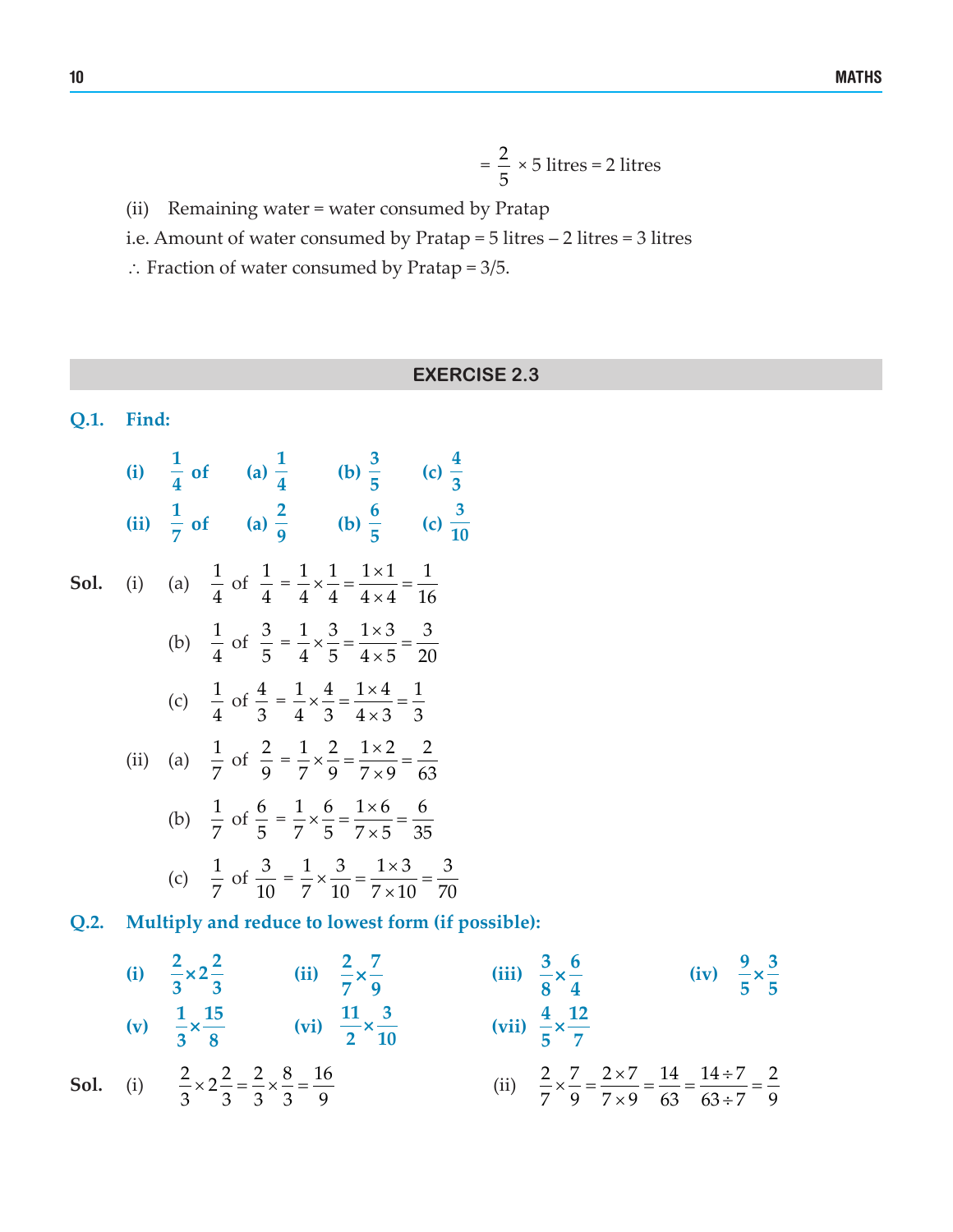(iii) 
$$
\frac{3}{8} \times \frac{6}{4} = \frac{3 \times 6}{8 \times 4} = \frac{18}{32} = \frac{18 \div 2}{32 \div 2} = \frac{9}{16}
$$
 (iv)  $\frac{9}{5} \times \frac{3}{5} = \frac{9 \times 3}{5 \times 5} = \frac{27}{25}$   
\n(v)  $\frac{1}{3} \times \frac{15}{8} = \frac{1 \times 15}{3 \times 8} = \frac{15}{24} = \frac{15 \div 3}{24 \div 3} = \frac{5}{8}$  (vi)  $\frac{11}{2} \times \frac{3}{10} = \frac{11 \times 3}{2 \times 10} = \frac{33}{20}$   
\n(vii)  $\frac{4}{5} \times \frac{12}{7} = \frac{4 \times 12}{5 \times 7} = \frac{48}{35}$ 

**Q.3 For the fractions given below:**

- **(a) Multiply and reduce the product to lowest form (if possible)**
- **(b) Tell whether the fraction obtained is proper or improper.**
- **(c) If the fraction obtained is improper then convert it into a mixed fraction.**

(i) 
$$
\frac{2}{5} \times 5\frac{1}{4}
$$
 (ii)  $6\frac{2}{5} \times \frac{7}{9}$  (iii)  $\frac{3}{2} \times 5\frac{1}{3}$  (iv)  $\frac{5}{6} \times 2\frac{3}{7}$   
(v)  $3\frac{2}{5} \times \frac{4}{7}$  (vi)  $2\frac{3}{5} \times 3$  (vii)  $3\frac{4}{7} \times \frac{3}{5}$ 

**Sol.** (i)  $\frac{2}{5} \times 5\frac{1}{1}$ 5 4  $=\frac{2}{7}\times\frac{21}{1}=\frac{21}{12}$ 5 4 10

It's an improper fraction.

So 
$$
\frac{21}{10} = 2\frac{1}{10}
$$
  
(ii)  $6\frac{2}{5} \times \frac{7}{9} = \frac{32}{5} \times \frac{7}{9} = \frac{224}{45}$ 

It's an improper fraction.

So 
$$
\frac{224}{45} = 4\frac{44}{45}
$$
  
(iii) 
$$
\frac{3}{2} \times 5\frac{1}{3} = \frac{3}{2} \times \frac{16}{3} = 8
$$
  
(iv) 
$$
\frac{5}{6} \times 2\frac{3}{7} = \frac{5}{6} \times \frac{17}{7} = \frac{85}{42}
$$

It's an improper fraction.

So 
$$
\frac{85}{42} = 2\frac{1}{42}
$$
.  
\n(v)  $3\frac{2}{5} \times \frac{4}{7} = \frac{17}{5} \times \frac{4}{7} = \frac{68}{35}$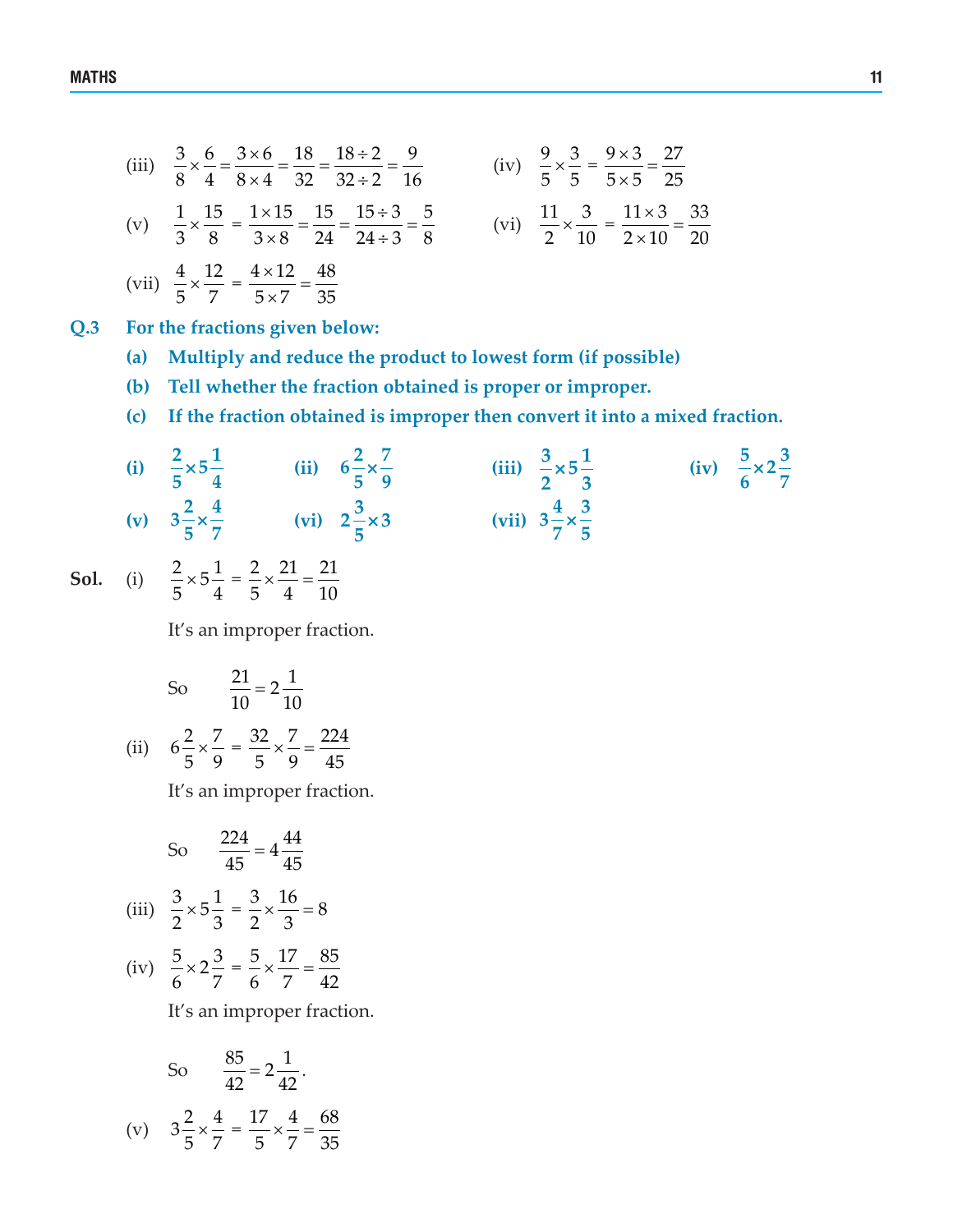It's an improper fraction.

So 
$$
\frac{68}{35} = 1\frac{33}{35}
$$
.  
(vi)  $2\frac{3}{5} \times 3 = \frac{13}{5} \times \frac{3}{1} = \frac{39}{5}$ 

It's an improper fraction.

So 
$$
\frac{39}{5} = 7\frac{4}{5}
$$
.  
(vii)  $3\frac{4}{7} \times \frac{3}{5} = \frac{25}{7} \times \frac{3}{5} = \frac{15}{7}$ 

It's an improper fraction.

So 
$$
\frac{15}{7} = 2\frac{1}{7}
$$
.

**Q.4 Which** is greater: (i)  $\frac{2}{7}$  of  $\frac{3}{4}$  or  $\frac{3}{5}$  of  $\frac{5}{8}$  (ii)  $\frac{1}{2}$  of  $\frac{6}{7}$  or  $\frac{2}{3}$  of  $\frac{3}{7}$ **Sol.** (i)  $\frac{2}{7}$  of  $\frac{3}{4} = \frac{2}{7} \times \frac{3}{4} = \frac{2 \times 3}{7 \times 4} = \frac{6}{20} = \frac{6 \div 2}{20 \times 2} =$  $\times$  4 28 28 ÷  $\frac{2}{7}$  of  $\frac{3}{4} = \frac{2}{7} \times \frac{3}{4} = \frac{2 \times 3}{7 \times 4} = \frac{6}{28} = \frac{6 \div 2}{28 \div 2} = \frac{3}{14}$  $\frac{3}{2}$  of  $\frac{5}{2} = \frac{3}{2} \times \frac{5}{2} = \frac{3 \times 5}{2 \times 2} = \frac{15}{10} = \frac{15 \div 5}{10 \times 2} =$  $\times 8$  40 40÷  $\frac{3}{5}$  of  $\frac{5}{8} = \frac{3}{5} \times \frac{5}{8} = \frac{3 \times 5}{5 \times 8} = \frac{15}{40} = \frac{15 \div 5}{40 \div 5} = \frac{3}{8}$ LCM  $(14, 8) = 56$  $\frac{3}{14} = \frac{3 \times 4}{14 \times 4} = \frac{12}{56}$ ;  $\frac{3}{8} = \frac{3 \times 7}{8 \times 7} = \frac{21}{56}$ Since 21 > 12, so  $\frac{21}{5}$  >  $\frac{12}{12}$ 56 56  $\Rightarrow \frac{3}{8} > \frac{3}{14}.$ So  $\frac{3}{5}$  of  $\frac{5}{8} > \frac{2}{7}$  of  $\frac{3}{4}$ . (ii)  $\frac{1}{2}$  of  $\frac{6}{2} = \frac{1}{2} \times \frac{6}{2} = \frac{1 \times 6}{2 \times 2} = \frac{6}{2 \times 2} = \frac{6 \div 2}{2 \times 2} =$  $\times 7$  14 14 ÷  $\frac{1}{2}$  of  $\frac{6}{2} = \frac{1}{2} \times \frac{6}{2} = \frac{1 \times 6}{2 \times 2} = \frac{6}{24} = \frac{6 \div 2}{24 \times 2} = \frac{3}{24}$  $2 \quad 7 \quad 2 \quad 7 \quad 2 \times 7 \quad 14 \quad 14 \div 2 \quad 7$  $\frac{2}{2}$  of  $\frac{3}{2} = \frac{2}{2} \times \frac{3}{2} = \frac{2 \times 3}{2 \times 2} = \frac{6}{24} = \frac{6 \div 3}{24 \times 2} =$  $\times 7$  21 21 ÷  $\frac{2}{3}$  of  $\frac{3}{2} = \frac{2}{3} \times \frac{3}{2} = \frac{2 \times 3}{3 \times 2} = \frac{6}{36} = \frac{6 \div 3}{36 \times 3} = \frac{2}{36}$  $3 \t7 \t3 \t7 \t3 \t\t x7 \t21 \t21 \div 3 \t7$ Since  $3 > 2 \Rightarrow \frac{3}{7} > \frac{2}{7}$ 7 7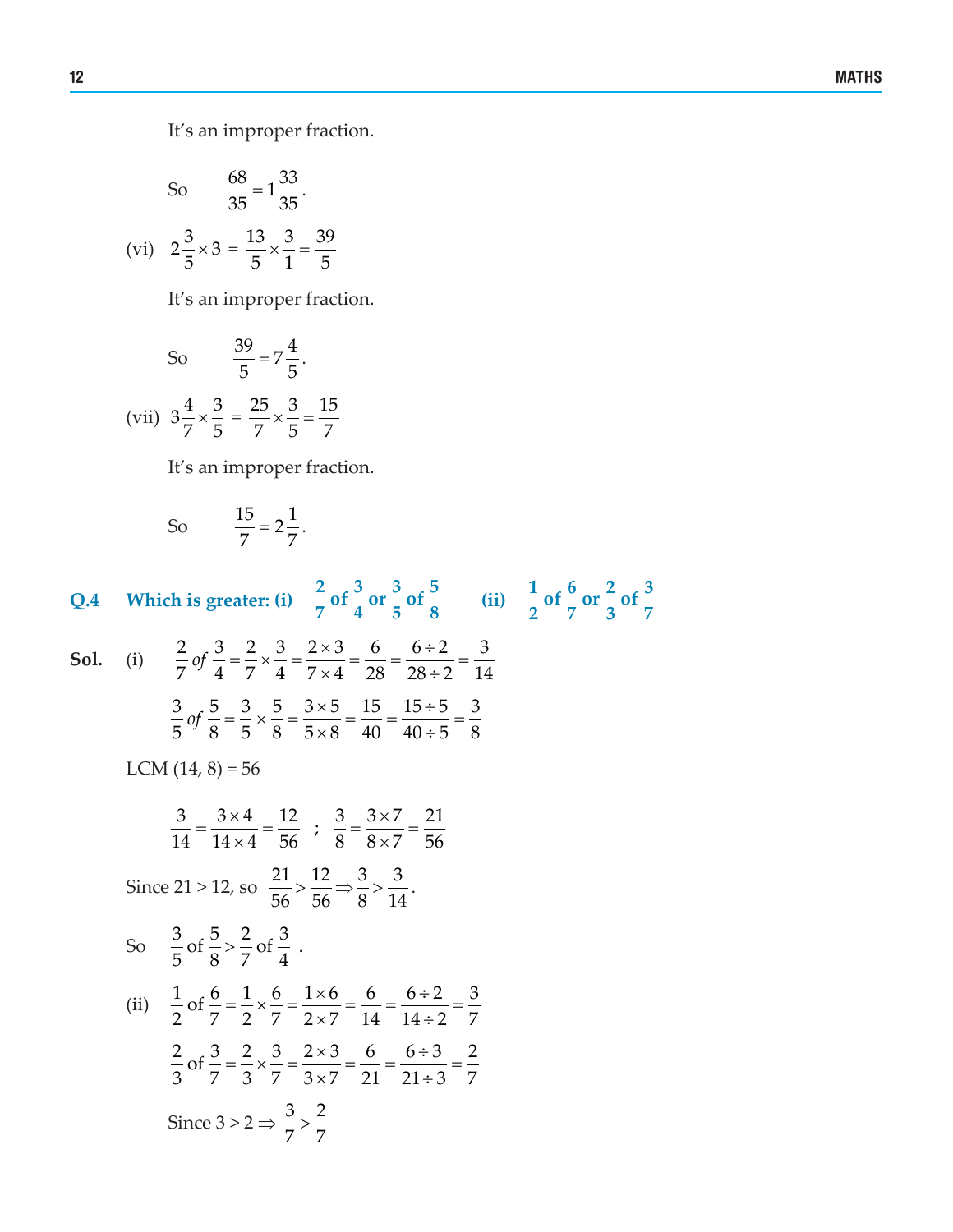- So  $\frac{1}{2}$  of  $\frac{6}{7} > \frac{2}{3}$  of  $\frac{3}{7}$ .
- **Q.5 Saili plants 4 saplings, in a row, in her garden. The distance between two adjacent saplings is (3/4) m. Find the distance between the first and the last sapling.**
- **Sol.** Number of saplings = 4



Distance between two adjacent saplings = 3/4 m

∴ Distance between 1st and last (4th) sapling =

$$
3 \times \frac{3}{4} m = \frac{3 \times 3}{4} m = \frac{9}{4} m = 2\frac{1}{4} m
$$

**Q.6 Lipika reads a book for**  $1\frac{3}{4}$ **<sup>4</sup> hours every day. She reads the entire book in 6 days. How many hours in all were required by her to read the book?**

**Sol.** Hours in all required by Lipika to read the book

$$
= 1\frac{3}{4} \times 6 = \frac{7}{4} \times 6 = \frac{7 \times 6}{4} = \frac{42}{4} = \frac{42 \div 2}{4 \div 2} = \frac{21}{2} = 10\frac{1}{2} \text{ hours}
$$

#### **Q.7 A car runs 16 km using 1 litre of petrol. How much distance will it cover using <sup>3</sup> <sup>2</sup> 4 litres of petrol?**

**Sol.** Distance covered in 1 litre of petrol = 16 km.

∴ Distance covered in  $2\frac{3}{4}$  litres of petrol  $= 16 \times 2 \frac{3}{4}$ 4  $km = 16 \times \frac{11}{4} km = \frac{4 \times 11}{4} km$ 4 1  $= 44$  km.

**Q.8.** (a) (i) Provide the number in the box  $\Box$ , such that  $\frac{2}{2} \times \Box = \frac{10}{20}$  $3 \begin{array}{ccc} 3 & \begin{array}{ccc} \end{array} & 30 \end{array}$  $\times$  =

(ii) The simplest form of the number obtained in  $\vert \cdot \vert$  is \_\_\_\_\_.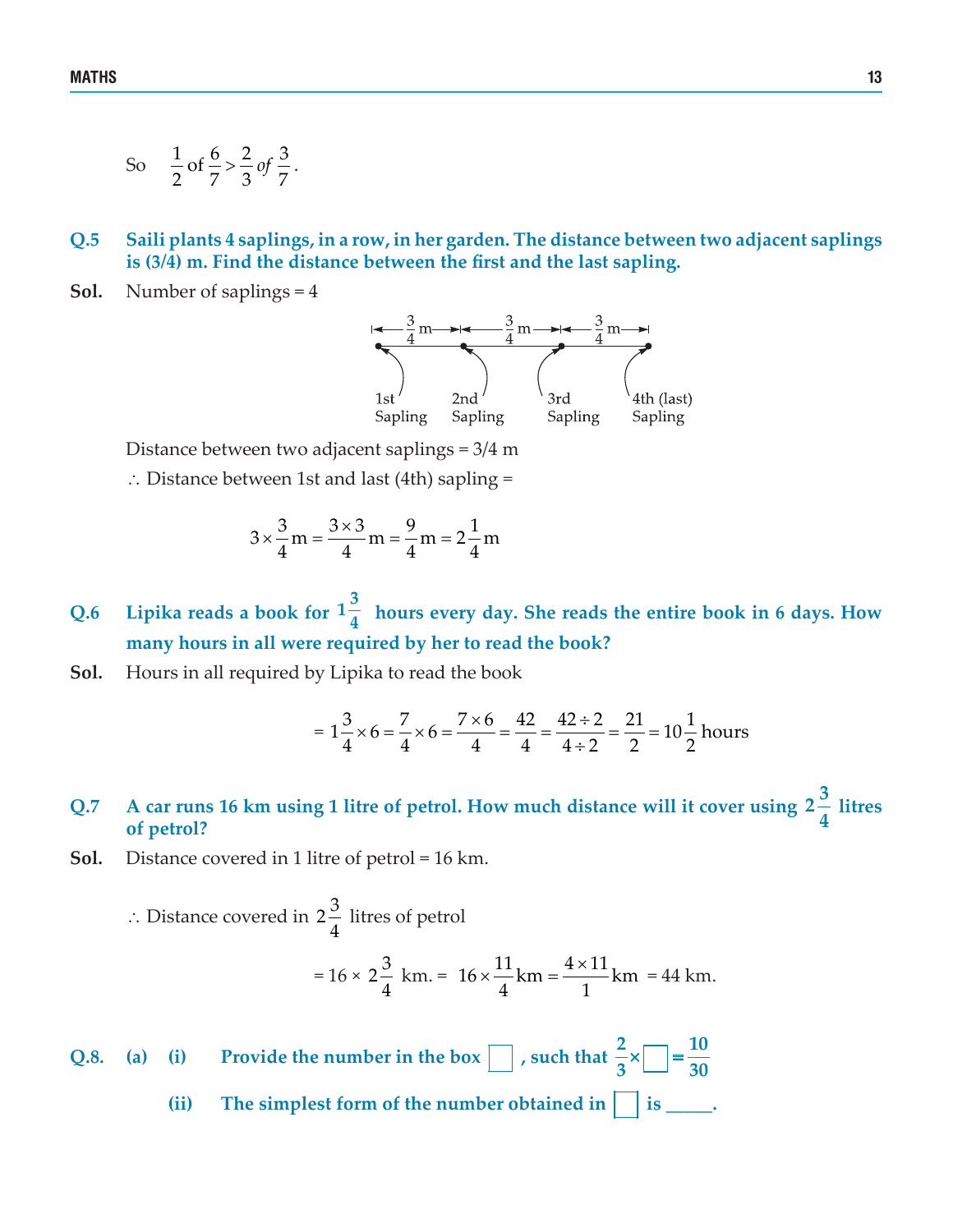**(b)** (i) Provide the number in the box  $\Box$ , such that  $\frac{3}{2} \times \Box = \frac{24}{27}$  $5$   $-1$   $75$  $\times$   $=$   $=$   $\frac{24}{12}$  ?

(ii) The simplest form of the number obtained in  $\vert \cdot \vert$  is \_\_\_\_\_.

**Sol.** (a) (i) 
$$
\frac{2}{3} \times \frac{5}{10} = \frac{10}{30}
$$
 (ii)  $\frac{5}{10} = \frac{5\sqrt{5}}{10\sqrt{5}} = \frac{1}{2}$   
\n(b) (i)  $\frac{3}{5} \times \frac{8}{15} = \frac{24}{75}$  (ii)  $\frac{8}{15}$ 

#### **EXERCISE 2.4**

**Q.1 Find:** 

|      | (i) $12 \div \frac{3}{4}$ (ii) $14 \div \frac{5}{6}$<br>(iii) $8 \div \frac{7}{2}$                                                                                          |
|------|-----------------------------------------------------------------------------------------------------------------------------------------------------------------------------|
|      | (iv) $4 \div \frac{8}{3}$ (v) $3 \div 2\frac{1}{3}$<br>(vi) $5 \div 3\frac{4}{7}$                                                                                           |
| Sol. | (i) $12 \div \frac{3}{4} = 12 \times \frac{4}{3} = \frac{12 \times 4}{3} = \frac{48}{3} = \frac{48 \div 3}{3 \div 3} = \frac{16}{1}$                                        |
|      | (ii) $14 \div \frac{5}{6} = 14 \times \frac{6}{5} = \frac{14 \times 6}{5} = \frac{84}{5} = 16\frac{4}{5}$                                                                   |
|      | (iii) $8 \div \frac{7}{3} = 8 \times \frac{3}{7} = \frac{8 \times 3}{7} = \frac{24}{7} = 3\frac{3}{7}$                                                                      |
|      | (iv) $4 \div \frac{8}{3} = 4 \times \frac{3}{8} = \frac{4 \times 3}{8} = \frac{12}{8} = \frac{12 \div 4}{8 \div 4} = \frac{3}{2} = 1\frac{1}{2}$                            |
|      | (v) $3 \div 2\frac{1}{3} = 3 \div \frac{7}{3} = 3 \times \frac{3}{7} = \frac{3 \times 3}{7} = \frac{9}{7} = 1\frac{2}{7}$                                                   |
|      | (vi) $5 \div 3\frac{4}{7} = 5 \div \frac{25}{7} = 5 \times \frac{7}{25} = \frac{5 \times 7}{25} = \frac{35}{25} = \frac{35 \div 5}{25 \div 5} = \frac{7}{5} = 1\frac{2}{5}$ |

**Q.2 Find the reciprocal of each of the following fractions. Classify the reciprocals as proper fractions, improper fractions and whole numbers.**

(i) 
$$
\frac{3}{7}
$$
 (ii)  $\frac{5}{8}$  (iii)  $\frac{9}{7}$  (iv)  $\frac{6}{5}$  (v)  $\frac{12}{7}$  (vi)  $\frac{1}{8}$  (vii)  $\frac{1}{11}$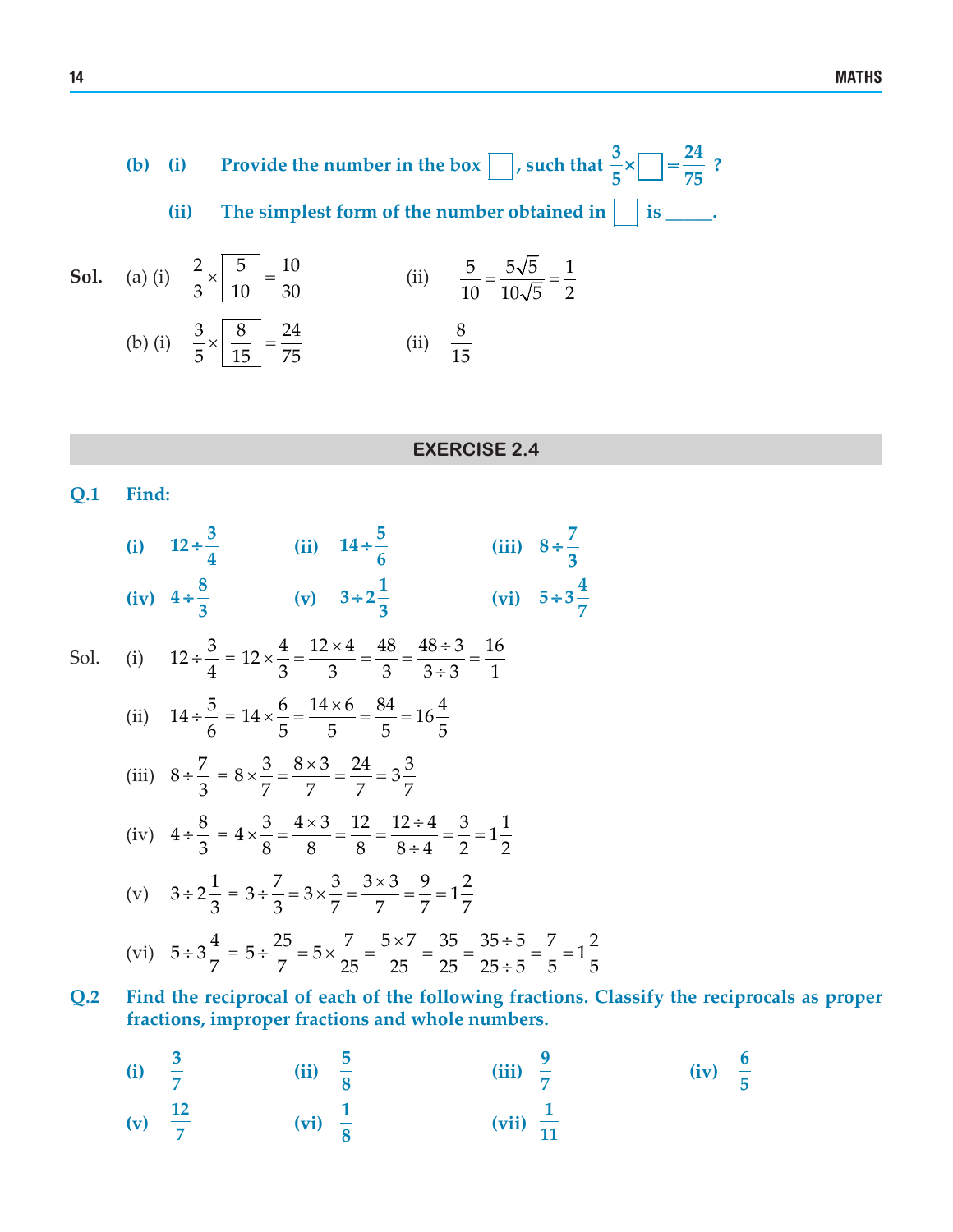MATHS THE RESERVE OF THE RESERVE OF THE RESERVE OF THE RESERVE OF THE RESERVE OF THE RESERVE OF THE RESERVE OF

**Sol.** (i) The reciprocal of 
$$
\frac{3}{7}
$$
 is  $\frac{7}{3}$ ; (improper fraction)  
\n(ii) The reciprocal of  $\frac{5}{8}$  is  $\frac{8}{5}$ ; (improper fraction)  
\n(iii) The reciprocal of  $\frac{9}{7}$  is  $\frac{7}{9}$ ; (proper fraction)  
\n(iv) The reciprocal of  $\frac{6}{5}$  is  $\frac{5}{6}$ ; (proper fraction)  
\n(v) The reciprocal of  $\frac{12}{7}$  is  $\frac{7}{12}$ ; (proper fraction)  
\n(vi) The reciprocal of  $\frac{1}{8}$  is 8; (whole number)  
\n(vii) The reciprocal of  $\frac{1}{11}$  is 11; (whole number)

**Q.3 Find:**

(i) 
$$
\frac{7}{3} \div 2
$$
 (ii)  $\frac{4}{9} \div 5$  (iii)  $\frac{6}{13} \div 7$   
\n(iv)  $4\frac{1}{3} \div 3$  (v)  $3\frac{1}{2} \div 4$  (vi)  $4\frac{3}{7} \div 7$   
\nSol. (i)  $\frac{7}{3} \div 2 = \frac{7}{3} \times \frac{1}{2} = \frac{7 \times 1}{3 \times 2} = \frac{7}{6} = 1\frac{1}{6}$   
\n(ii)  $\frac{4}{9} \div 5 = \frac{4}{9} \times \frac{1}{5} = \frac{4 \times 1}{9 \times 5} = \frac{4}{45}$   
\n(iii)  $\frac{6}{13} \div 7 = \frac{6}{13} \times \frac{1}{7} = \frac{6 \times 1}{13 \times 7} = \frac{6}{91}$   
\n(iv)  $4\frac{1}{3}\sqrt{3} = \frac{13}{3} \div 3 = \frac{13}{3} \times \frac{1}{3} = \frac{13}{9} = 1\frac{4}{9}$   
\n(v)  $3\frac{1}{2} \div 4 = \frac{7}{2} \div 4 = \frac{7}{2} \times \frac{1}{4} = \frac{7 \times 1}{2 \times 4} = \frac{7}{8}$   
\n(vi)  $4\frac{3}{7} \div 7 = \frac{31}{7} \div 7 = \frac{31}{7} \times \frac{1}{7} = \frac{31 \times 1}{7 \times 7} = \frac{31}{49}$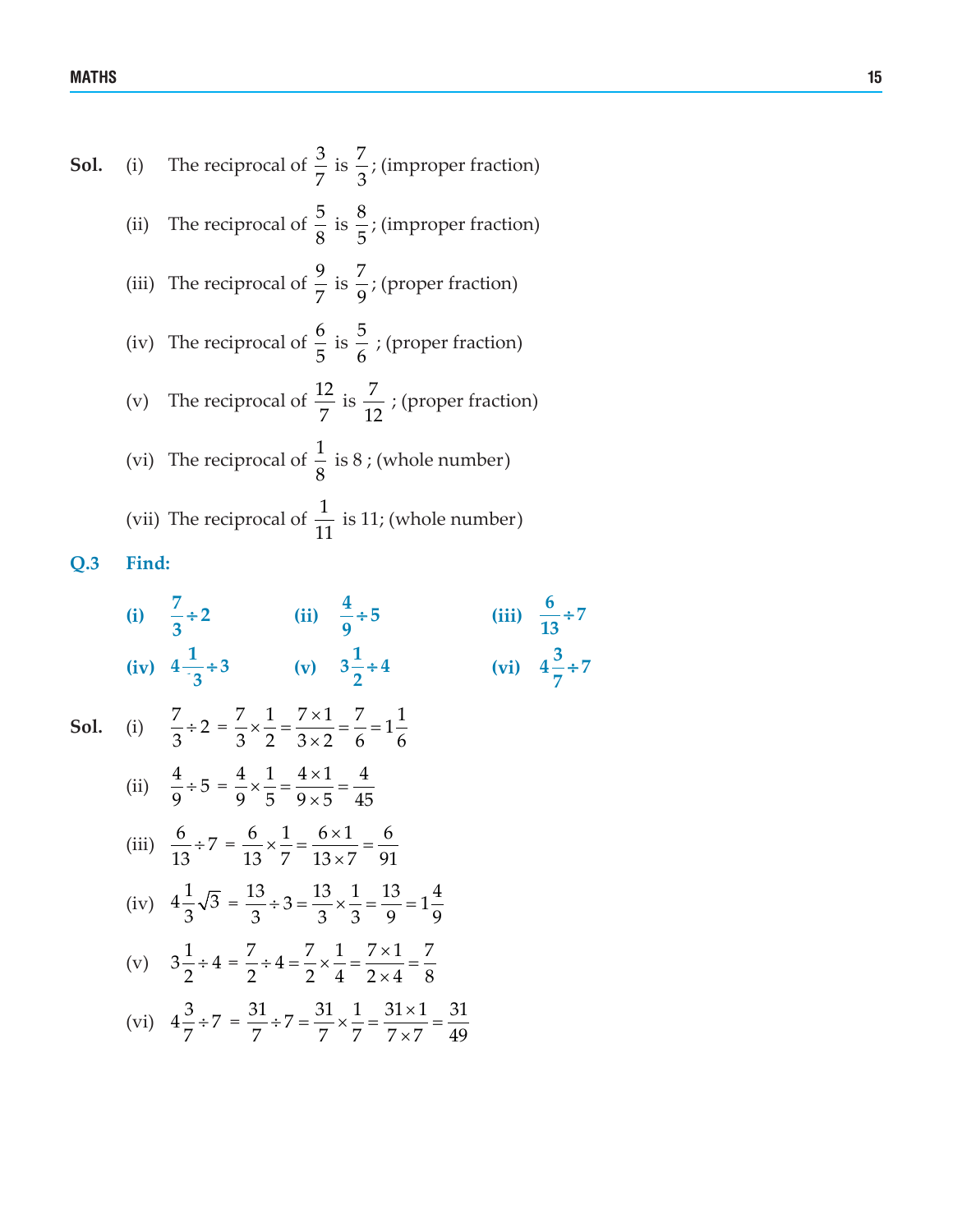### **Q.4 Find:**

|      | (i) $\frac{2}{5} \div \frac{1}{2}$ (ii) $\frac{4}{9} \div \frac{2}{3}$                                                                    |  | (iii) $\frac{3}{7} \div \frac{8}{7}$   | (iv) $2\frac{1}{3} \div \frac{3}{5}$    |
|------|-------------------------------------------------------------------------------------------------------------------------------------------|--|----------------------------------------|-----------------------------------------|
|      | (v) $3\frac{1}{2} \div \frac{8}{3}$ (vi) $\frac{2}{5} \div 1\frac{1}{2}$                                                                  |  | (vii) $3\frac{1}{5} \div 1\frac{2}{3}$ | (viii) $2\frac{1}{5} \div 1\frac{1}{5}$ |
| Sol. | (i) $\frac{2}{5} \div \frac{1}{2} = \frac{2}{5} \times \frac{2}{1} = \frac{2 \times 2}{5 \times 1} = \frac{4}{5}$                         |  |                                        |                                         |
|      | (ii) $\frac{4}{9} \div \frac{2}{3} = \frac{4}{9} \times \frac{3}{2} = \frac{2 \times 1}{3 \times 1} = \frac{2}{3}$                        |  |                                        |                                         |
|      | (iii) $\frac{3}{7} \div \frac{8}{7} = \frac{3}{7} \times \frac{7}{8} = \frac{3 \times 1}{1 \times 8} = \frac{3}{8}$                       |  |                                        |                                         |
|      | (iv) $2\frac{1}{3} \div \frac{3}{5} = \frac{7}{3} \div \frac{3}{5} = \frac{7}{3} \times \frac{5}{3} = \frac{35}{9} = 3\frac{8}{9}$        |  |                                        |                                         |
|      | (v) $3\frac{1}{2} \div \frac{8}{3} = \frac{7}{2} \div \frac{8}{3} = \frac{7}{2} \times \frac{3}{8} = \frac{21}{16} = 1\frac{5}{16}$       |  |                                        |                                         |
|      | (vi) $\frac{2}{5} \div 1\frac{1}{2} = \frac{2}{5} \div \frac{3}{2} = \frac{2}{5} \times \frac{2}{3} = \frac{4}{15}$                       |  |                                        |                                         |
|      | (vii) $3\frac{1}{5} \div 1\frac{2}{3} = \frac{16}{5} \div \frac{5}{3} = \frac{16}{5} \times \frac{3}{5} = \frac{48}{25} = 1\frac{23}{25}$ |  |                                        |                                         |
|      | (viii) $2\frac{1}{5} \div 1\frac{1}{5} = \frac{11}{5} \div \frac{6}{5} = \frac{11}{5} \times \frac{5}{6} = \frac{11}{6} = 1\frac{5}{6}$   |  |                                        |                                         |

### **EXERCISE 2.5**

| O.1  | Which is greater?                                            |                                                       |  |                     |  |                  |  |                     |
|------|--------------------------------------------------------------|-------------------------------------------------------|--|---------------------|--|------------------|--|---------------------|
|      | (i)                                                          | $0.5 \text{ or } 0.05$                                |  | (ii) $0.7$ or $0.5$ |  | $(iii)$ 7 or 0.7 |  | $(iv)$ 1.37 or 1.49 |
|      | (v)                                                          | 2.03 or 2.30                                          |  | $(vi)$ 0.8 or 0.88  |  |                  |  |                     |
| Sol. | (i)                                                          | Comparing the digits at tenths place, we have $5 > 0$ |  |                     |  |                  |  |                     |
|      |                                                              | $\therefore$ 0.5 > 0.05                               |  |                     |  |                  |  |                     |
|      | Comparing the digits at tenths place, we have $7 > 5$<br>(i) |                                                       |  |                     |  |                  |  |                     |
|      |                                                              | $\therefore$ 0.7 > 0.5                                |  |                     |  |                  |  |                     |
|      | (iii)                                                        | Comparing the digits at ones place, we have $7 > 0$   |  |                     |  |                  |  |                     |
|      |                                                              | $\therefore 7 > 0.7$                                  |  |                     |  |                  |  |                     |
|      |                                                              |                                                       |  |                     |  |                  |  |                     |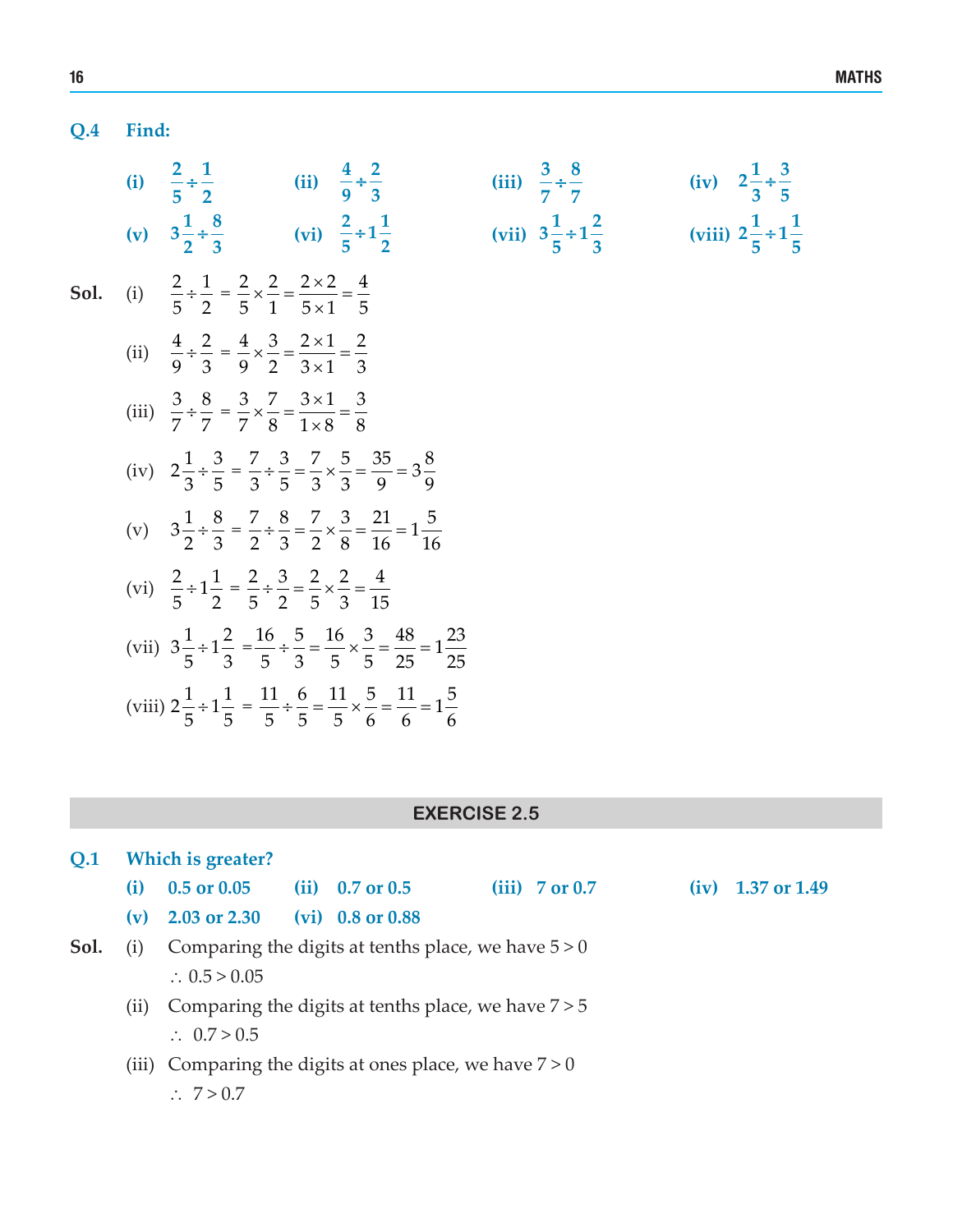- (iv) Since the digits at ones place are same.
	- ∴ Comparing the digits at tenths place, we have 3 < 4
	- ∴ 1.37 < 1.49 or 1.49 > 1.37
- (v) Since the digits at ones place are same.
	- ∴ Comparing the digits at tenths place, we have 0 < 3
	- ∴ 2.03 < 2.30 or 2.30 > 2.03
- (vi)  $0.8$  can be written as 0.80. Now, digits at tenths place are same
	- ∴ Comparing the digits at hundredths place, we have  $0 < 8$
	- ∴ 0.80 < 0.88 or  $0.88 > 0.8$
- **Q.2. Express as rupees using decimals:**
	- **(i) 7 paise (ii) 7 rupees 7 paise (iii) 77 rupees 77 paise (iv) 50 paise (v) 235 paise**

**Sol.** We know that 100 paise =  $\overline{\xi}$ 1 or 1 paise =  $\overline{\xi}$   $\frac{1}{40}$ 100

- (i) 7 paise = ₹7  $\times \frac{1}{100}$  = ₹ $\frac{7}{100}$ 100 100  $x \frac{1}{100} = \overline{\xi} \frac{7}{100} = \overline{\xi} 0.07$
- (ii) 7 rupees 7 paise =  $\overline{57} + \overline{50.07} = \overline{57.07}$
- (iii) 77 rupees 77 paise = ₹77 + 77 paise = ₹77 + ₹77 ×  $\frac{1}{10}$ 100  $=$   $\overline{577} + \overline{50.77} = \overline{577.77}$ 
	- (iv) 50 paise = ₹50 ×  $\frac{1}{10}$ 100  $=$  ₹0.50
	- (v)  $235 \text{ paise} = 200 \text{ paise} + 35 \text{ paise}$

$$
= ₹2 + ₹ 35 × \frac{1}{100}
$$
 [Since 200 paise = ₹2]  
= ₹2 + ₹0.35 = ₹2.35

#### **Q.3. (i) Express 5 cm in metre and kilometre (ii) Express 35 mm in cm, m and km**

**Sol.** We know that 1 cm. = 10 mm, 100 cm = 1 m, 1000 m = 1 km.

(i) 
$$
5 \text{ cm} = \frac{5}{100} \text{ m} = 0.05 \text{ m}; 5 \text{ cm} = \frac{5}{100000} \text{ km} = 0.00005 \text{ km}
$$
  
\n(ii)  $35 \text{ mm} = \frac{35}{10} \text{ cm} = 3.5 \text{ cm}; 35 \text{ mm} = \frac{35}{1000} \text{ m} = 0.035 \text{ m};$   
\n $35 \text{ mm} = \frac{35}{1000000} \text{ km} = 0.000035 \text{ km}.$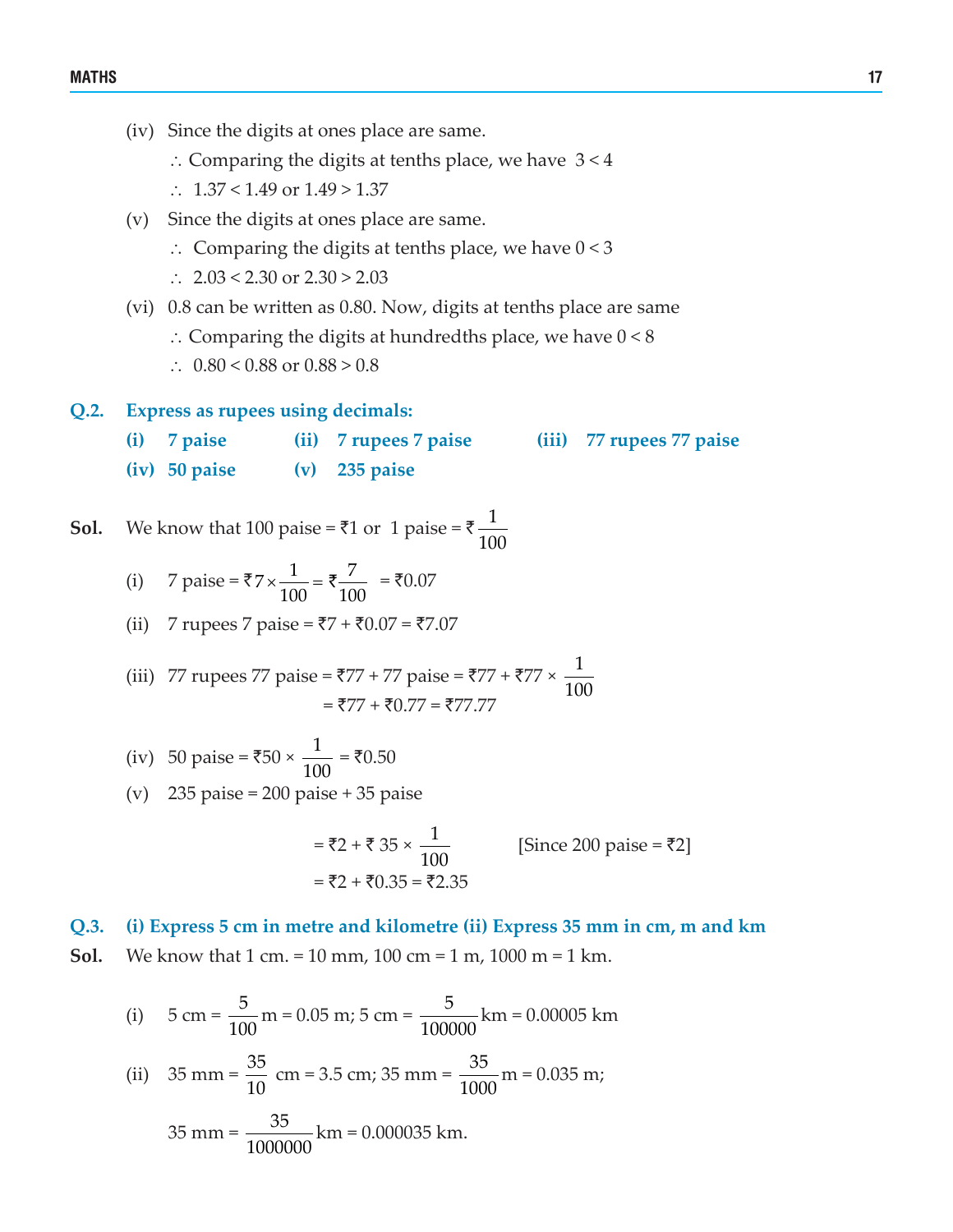Q.4. Express in kg:  
\n(i) 200 g (ii) 3470 g (iii) 4 kg 8 g  
\nSol. (i) 200 g = 
$$
\frac{200}{1000}
$$
 kg =  $\frac{2}{10}$  kg = 0.2 kg  
\n(ii) 3470 g =  $\frac{3470}{1000}$  kg = 3.470 kg  
\n(iii) 4 kg 8 g = 4 kg +  $\frac{8}{1000}$  kg = 4 kg + 0.008 kg = 4.008 kg  
\nQ.5. Write the following decimal numbers in the expanded form:  
\n(i) 20.03 (ii) 2.03 (iii) 2.003 (iv) 2.034  
\nSol. (i) 20.03 = 2 × 10 + 0 × 1 + 0 ×  $\frac{1}{10}$  + 3 ×  $\frac{1}{100}$  = 2 × 10 +  $\frac{3}{100}$   
\n(ii) 2.03 = 2 × 10 + 0 × 1 + 0 ×  $\frac{1}{10}$  + 3 ×  $\frac{1}{100}$  = 2 × 1 +  $\frac{3}{100}$   
\n(iii) 200.03 = 2 × 100 + 0 × 10 + 0 × 1 + 0 ×  $\frac{1}{10}$  + 3 ×  $\frac{1}{100}$  = 2 × 100 +  $\frac{3}{100}$   
\n(iv) 2.034 = 2 × 1 + 0 ×  $\frac{1}{10}$  + 3 ×  $\frac{1}{100}$  + 4 ×  $\frac{1}{1000}$  = 2 × 1 +  $\frac{3}{100}$  +  $\frac{4}{1000}$   
\n(v) 2.034 = 2 × 1 + 0 ×  $\frac{1}{10}$  + 3 ×  $\frac{1}{100}$  + 4 ×  $\frac{1}{1000}$  = 2 × 1 +  $\frac{3}{100}$  +  $\frac{4}{1000}$   
\nQ.6 Write the place value of 2 in the following decimal numbers:  
\n(i) 2.56 (ii) 21.37 (iii) 10.25 (iv) 9.42  
\n(v) 63.352  
\nSol. (i) 2.56; Place

$$
=2\times\left(\frac{1}{100}\right)=\frac{2\times1}{100}=\frac{2}{100}=\frac{1}{50}
$$

(v) 63.352;Place value of 2 in the decimal number 63.352

$$
= 2 \times \left(\frac{1}{1000}\right) = \frac{2 \times 1}{1000} = \frac{2}{1000} = \frac{1}{500}
$$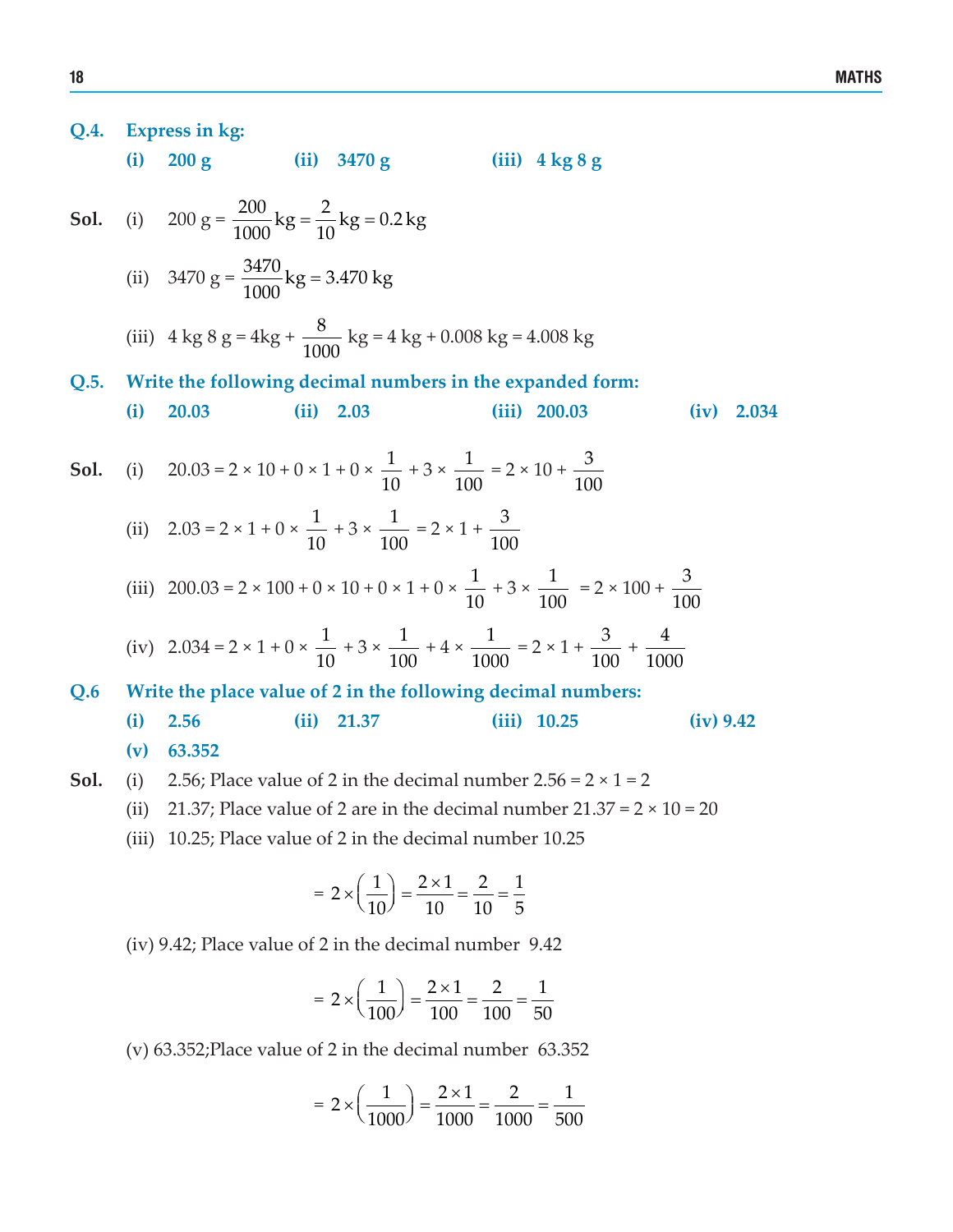**Q.7. Dinesh went from place** *A* **to place** *B* **and from there to place** *C***.** *A* **is 7.5 km from** *B* **and** *B* **is 12.7 km from** *C***. Ayub went from place** *A* **to place** *D* **and from there to place** *C***.** *D* **is 9.3 km from** *A* **and** *C* **is 11.8 km from** *D***. Who travelled more and by how much?**



- **Sol.** Distance from *A* to  $B = 7.5$  km. Distance from *B* to *C* = 12.7 km.
	- ∴ Distance from *A* to *C* through *B* = (7.5 + 12.7) km = 20.2 km.
	- ∴ Distance travelled by Dinesh = 20.2 km.

Again, Distance from *A* to *D* = 9.3 km.,

Distance from *D* to *C* = 11.8 km.

- ∴ Distance from *A* to *C* through *D* = (9.3 + 11.8) km = 21.1 km.
- ∴ Distance travelled by Ayub = 21.1 km.

Since  $(21.1 - 20.2)$  km = 0.9 km or 900 m

- ∴ Ayub travelled more distance by 900 m.
- **Q.8. Shyama bought 5 kg 300 g apples and 3 kg 250 g mangoes. Sarala bought 4 kg 800g oranges and 4 kg 150 g bananas. Who bought more fruits?**

| Sol. | For Shyama:                                                  | 5.300             |  |  |  |  |
|------|--------------------------------------------------------------|-------------------|--|--|--|--|
|      | Apples bought = $5 \text{ kg } 300g = 5.300 \text{ kg}$      | $+3.250$          |  |  |  |  |
|      | Mangoes bought = $3 \text{ kg } 250g = 3.250 \text{ kg}$     | 8.550             |  |  |  |  |
|      | $\therefore$ Fruits bought = Apples bought + Mangoes bought  |                   |  |  |  |  |
|      | $= 5.300 \text{ kg} + 3.250 \text{ kg}$                      |                   |  |  |  |  |
|      | $= 8.550 \text{ kg}$                                         |                   |  |  |  |  |
|      | For Sarala:                                                  | 4.800<br>$+4.150$ |  |  |  |  |
|      | Oranges bought = $4 \text{ kg } 800g = 4.800 \text{ kg}$     |                   |  |  |  |  |
|      | Bananas bought = $4 \text{ kg } 150g = 4.150 \text{ kg}$     | 8.950             |  |  |  |  |
|      | $\therefore$ Fruits bought = Oranges bought + Bananas bought |                   |  |  |  |  |
|      | $= 4.800 \text{ kg} + 4.150 \text{ kg}$                      |                   |  |  |  |  |
|      | $= 8.950 \text{ kg}$                                         |                   |  |  |  |  |
|      | Since $8.950 > 8.550$                                        |                   |  |  |  |  |

So, Sarala bought more fruits.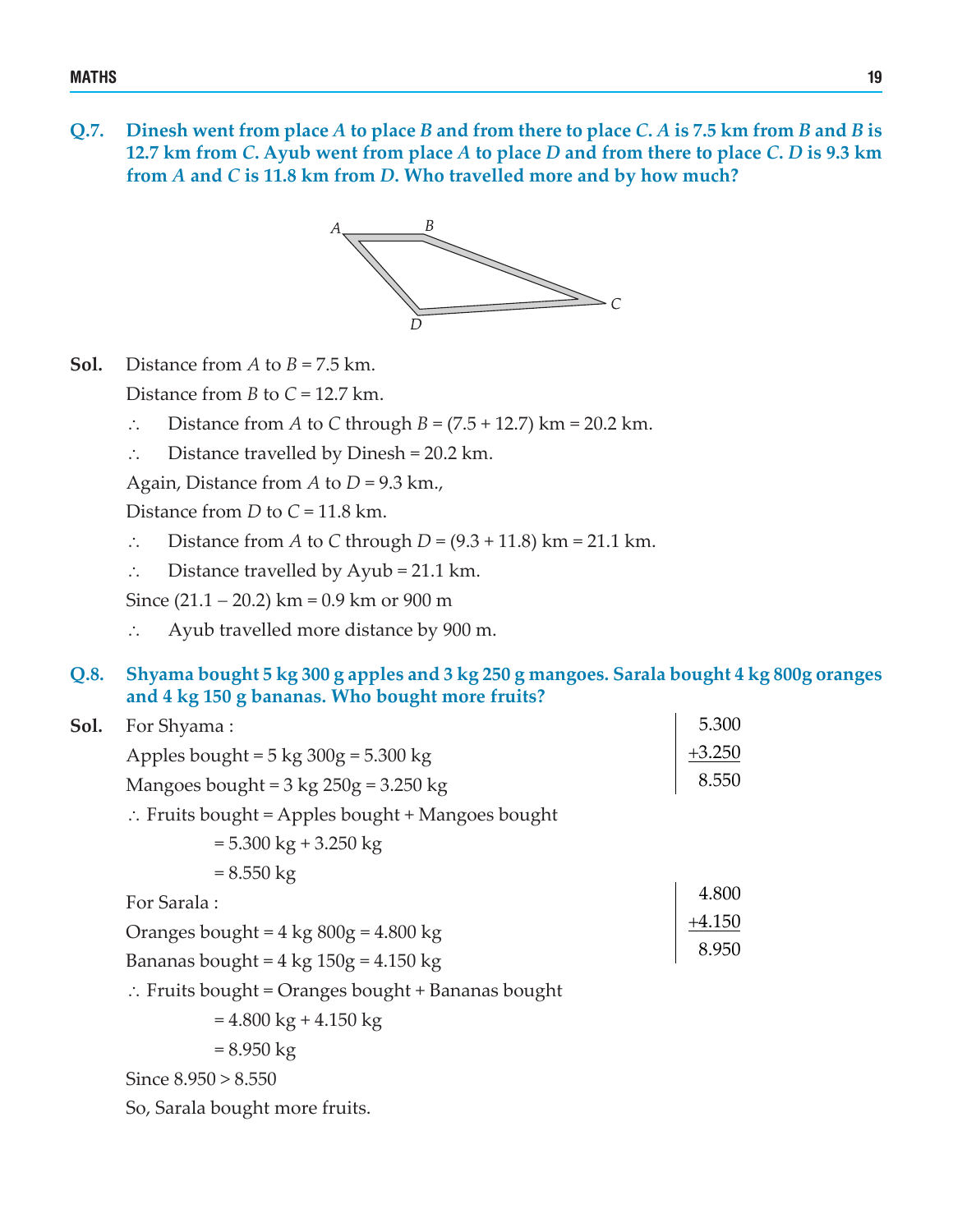#### **Q.9. How much less is 28 km than 42.6 km?**

**Sol.** Since 42.6 km – 28 km = 14.6 km 28 km is less than 42.6 km by 14.6 km.

|      |       |                                                                                             |  | <b>EXERCISE 2.6</b>                                                                           |  |                       |  |                      |  |  |
|------|-------|---------------------------------------------------------------------------------------------|--|-----------------------------------------------------------------------------------------------|--|-----------------------|--|----------------------|--|--|
| Q.1. | Find: |                                                                                             |  |                                                                                               |  |                       |  |                      |  |  |
|      | (i)   | $0.2 \times 6$                                                                              |  | (ii) $8 \times 4.6$                                                                           |  | (iii) $2.71 \times 5$ |  | $(iv) 20.1 \times 4$ |  |  |
|      | (v)   | $0.05 \times 7$                                                                             |  | $(vi)$ 211.02 $\times$ 4                                                                      |  | $(vii)$ 2 × 0.86      |  |                      |  |  |
| Sol. | (i)   | $0.2 \times 6$                                                                              |  |                                                                                               |  |                       |  |                      |  |  |
|      |       |                                                                                             |  | Since $2 \times 6 = 12$ and there is one digit to the right of decimal point in 0.2           |  |                       |  |                      |  |  |
|      |       | $\therefore$ 0.2 × 6 = 1.2                                                                  |  |                                                                                               |  |                       |  |                      |  |  |
|      |       | (ii) $8 \times 4.6$                                                                         |  |                                                                                               |  |                       |  |                      |  |  |
|      |       |                                                                                             |  | Since $8 \times 46 = 368$ and there is one digit to the right of decimal point in 4.6         |  |                       |  |                      |  |  |
|      |       | $\therefore$ 8 × 4.6 = 36.8.                                                                |  |                                                                                               |  |                       |  |                      |  |  |
|      |       | (iii) $2.71 \times 5$                                                                       |  |                                                                                               |  |                       |  |                      |  |  |
|      |       | Since $271 \times 5 = 1355$ and there are two digits to the right of decimal point in 2.71. |  |                                                                                               |  |                       |  |                      |  |  |
|      |       | $\therefore$ 2.71 × 5 = 13.55                                                               |  |                                                                                               |  |                       |  |                      |  |  |
|      |       | (iv) $20.1 \times 4$                                                                        |  |                                                                                               |  |                       |  |                      |  |  |
|      |       |                                                                                             |  | Since $201 \times 4 = 804$ and there is one digit to the right of decimal point in 20.1       |  |                       |  |                      |  |  |
|      |       | $20.1 \times 4 = 80.4$<br>$\mathcal{L}$                                                     |  |                                                                                               |  |                       |  |                      |  |  |
|      |       | (v) $0.05 \times 7$                                                                         |  |                                                                                               |  |                       |  |                      |  |  |
|      |       | Since $5 \times 7 = 35$ and there are 2 digits to the right of decimal point in 0.05        |  |                                                                                               |  |                       |  |                      |  |  |
|      |       | $\therefore$ 0.05 × 7 = 0.35                                                                |  |                                                                                               |  |                       |  |                      |  |  |
|      |       | (vi) $211.02 \times 4$                                                                      |  |                                                                                               |  |                       |  |                      |  |  |
|      |       |                                                                                             |  | Since $21102 \times 4 = 84408$ and there are 2 digits to the right of decimal point in 211.02 |  |                       |  |                      |  |  |
|      |       | $\therefore$ 211.02 × 4 = 844.08                                                            |  |                                                                                               |  |                       |  |                      |  |  |
|      |       | $(vii)$ 2 × 0.86                                                                            |  |                                                                                               |  |                       |  |                      |  |  |
|      |       |                                                                                             |  | Since $2 \times 86 = 172$ and there is two digit to the right of decimal point in 0.86        |  |                       |  |                      |  |  |
|      |       | $\therefore$ 2 × 0.86 = 1.72                                                                |  |                                                                                               |  |                       |  |                      |  |  |
| Q.2. |       |                                                                                             |  | Find the area of rectangle whose length is 5.7 cm and breadth is 3 cm.                        |  |                       |  |                      |  |  |

**Sol.** Length of the rectangle = 5.7 cm,

Breadth of the rectangle = 3 cm.

∴ Area of the rectangle = Length × Breadth =  $5.7 \times 3 = 17.1 \text{ cm}^2$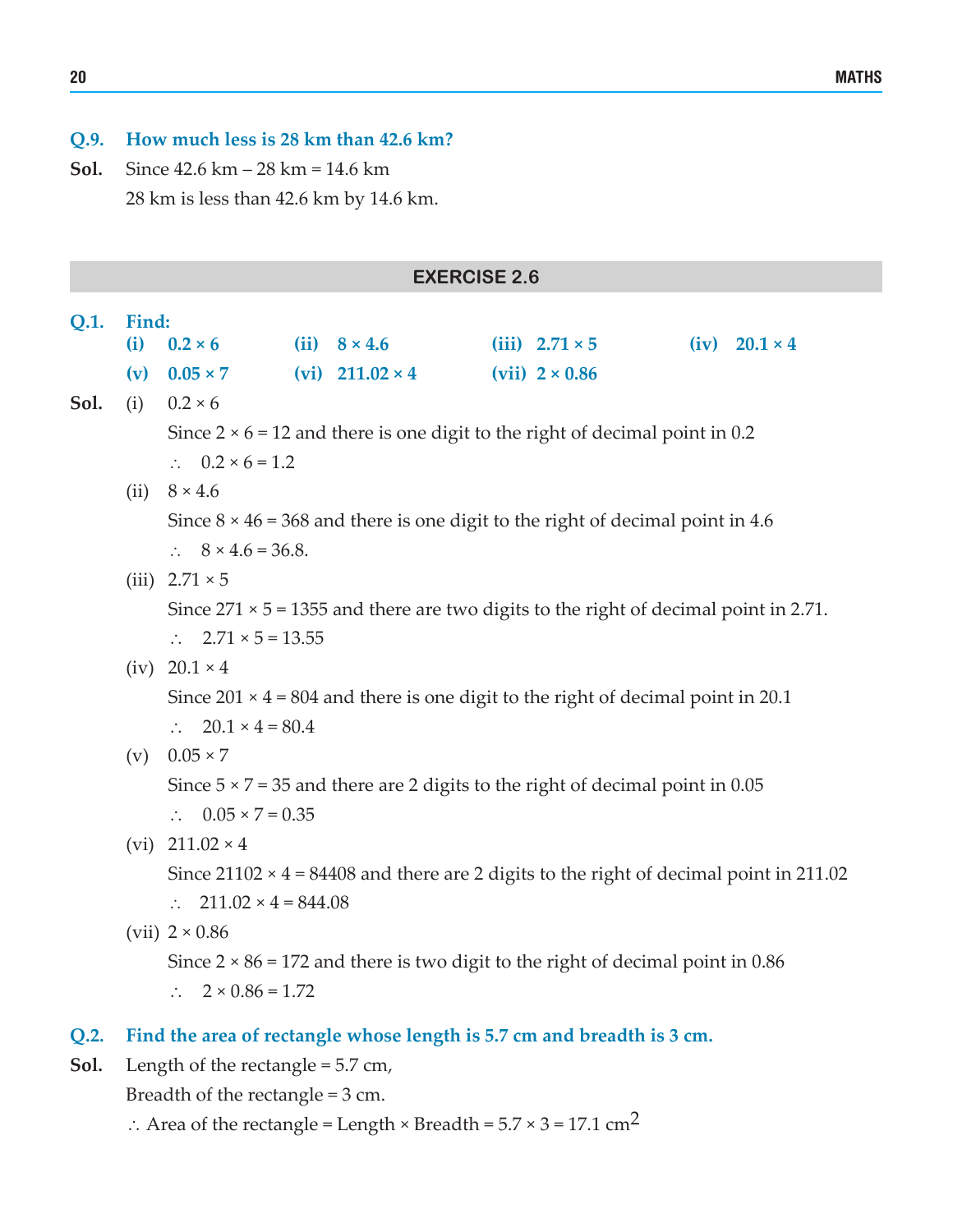#### **Q.3. Find:**

| (i) $1.3 \times 10$    | (ii) $36.8 \times 10$     | (iii) $153.7 \times 10$ | $(iv)$ 168.07 $\times$ 10  |
|------------------------|---------------------------|-------------------------|----------------------------|
| (v) $31.1 \times 100$  | $(vi)$ 156.1 $\times$ 100 | (vii) $3.62 \times 100$ | (viii) $43.07 \times 100$  |
| $(ix)$ 0.5 $\times$ 10 | (x) $0.08 \times 10$      | (xi) $0.9 \times 100$   | $(xii)$ 0.03 $\times$ 1000 |

- **Sol.** (i)  $1.3 \times 10$ , Since there is one zero in 10, So the decimal point is shifted to the right by one place. Thus,  $1.3 \times 10 = 13$ 
	- (ii)  $36.8 \times 10$ , Since there is one zero in 10 So the decimal point is shifted to the right by one place. ∴ 36.8  $\times$  10 = 368
	- (iii)  $153.7 \times 10$ , Since there is one zero in 10 So the decimal point is shifted to the right by one place. ∴ 153.7  $\times$  10 = 1537
	- (iv)  $168.07 \times 10$ , Since there is one zero in 10 So the decimal point is shifted to the right by one place. ∴ 168.07 × 10 = 1680.7
	- (v)  $31.1 \times 100$ , Since there are two zeros in 100 So the decimal point is shifted to the right by two places. ∴ 31.1  $\times$  100 = 3110.0
	- (vi)  $156.1 \times 100$ , Since there are two zeros in 100 So the decimal point is shifted to the right by two places. ∴ 156.1  $\times$  100 = 15610
	- (vii)  $3.62 \times 100$ , Since there are two zeros in 100 So the decimal point is shifted to the right by two places. ∴  $3.62 \times 100 = 362$
	- $(viii)$  43.07  $\times$  100, Since there are two zeros in 100 So the decimal point is shifted to the right by two places. ∴ 43.07  $\times$  100 = 4307
	- $(ix)$  0.5  $\times$  10, Since there is one zero in 10 So the decimal point is shifted to the right by one place. ∴  $0.5 \times 10 = 5$
	- $(x)$  0.08  $\times$  10, Since there is one zero in 10 So the decimal point is shifted to the right by one place. ∴ 0.08  $\times$  10 = 0.8
	- (xi)  $0.9 \times 100$ , Since there is two zeros in 100 So the decimal point is shifted to the right by two places. ∴ 0.9  $\times$  100 = 90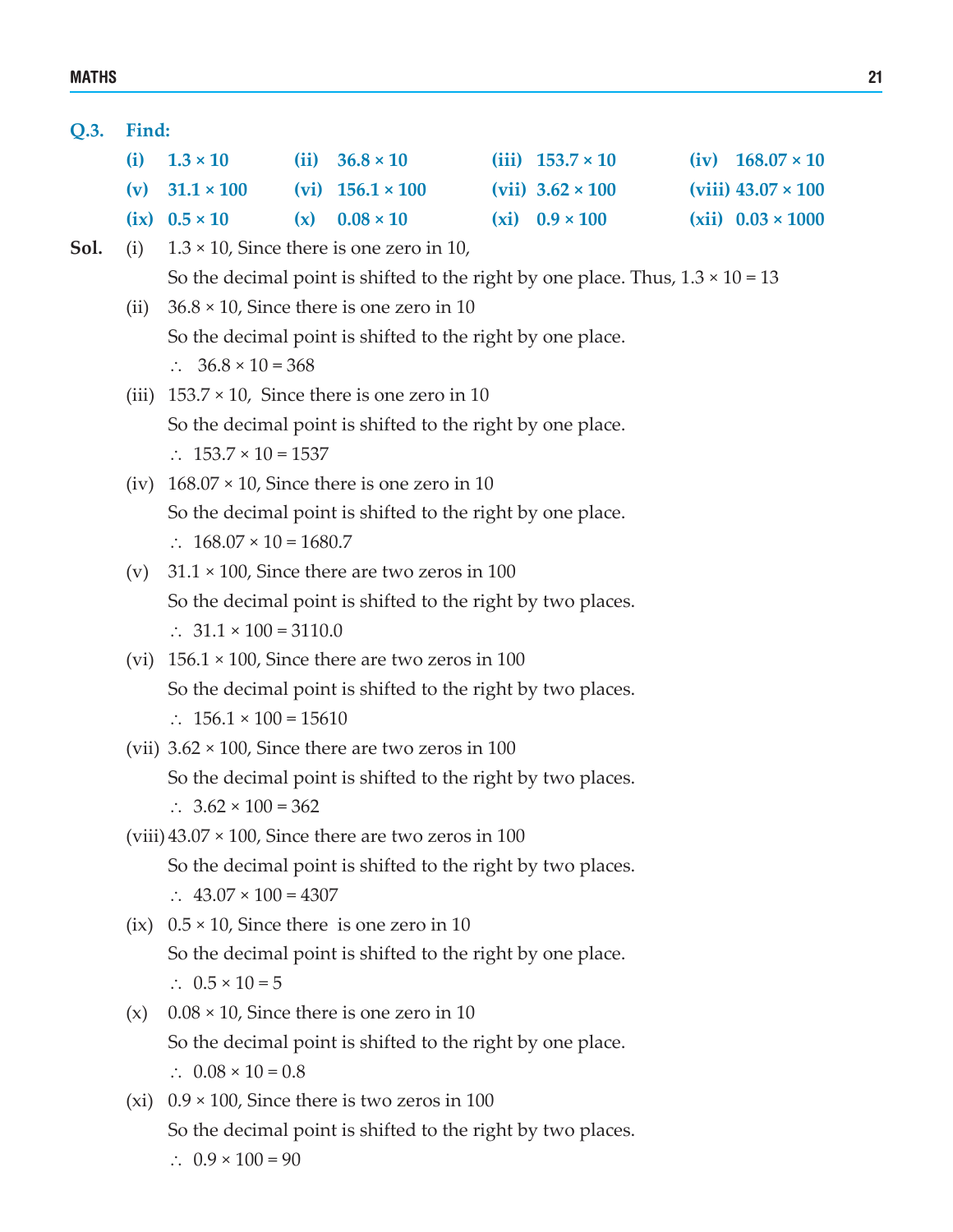(xii)  $0.03 \times 1000$ , Since there are three zeros in 1000

So the decimal point is shifted to the right by three places.

∴ 0.03  $\times$  1000 = 30

#### **Q.4. A two-wheeler covers a distance of 55.3 km in one litre of petrol. How much distance will it cover in 10 litres of petrol?**

**Sol.** Since distance covered in one litre of petrol = 55.3 km So distance covered in 10 litres of petrol =  $55.3 \times 10 = 553.0$  km

**Q.5. Find:** 

| (i) $2.5 \times 0.3$                              | (ii) $0.1 \times 51.7$  | (iii) $0.2 \times 316.8$ | $(iv) 1.3 \times 3.1$      |
|---------------------------------------------------|-------------------------|--------------------------|----------------------------|
| (v) $0.5 \times 0.05$                             | (vi) $11.2 \times 0.15$ | (vii) $1.07 \times 0.02$ | (viii) $10.05 \times 1.05$ |
| (ix) $101.01 \times 0.01$ (x) $100.01 \times 1.1$ |                         |                          |                            |

**Sol.** (i)  $2.5 \times 0.3$ 

 $25 \times 3 = 75$  and total number of digits in the decimal parts of the given decimal numbers  $= 1 + 1 = 2$ 

 Decimal point is placed in the product after 2 places from the right most digit. Thus, 2.5  $\times$  0.3 = 0.75

(ii)  $0.1 \times 51.7$ 

 1 × 517 = 517 and total number of digits in the decimal parts of the given decimal numbers  $= 1 + 1 = 2$ 

 ∴ Decimal point is placed in the product after 2 places from the right most digit. Thus,  $0.1 \times 51.7 = 5.17$ 

(iii)  $0.2 \times 316.8$ 

 2 × 3168 = 6336 and total number of digits in the decimal parts of the given decimal  $numbers = 1+1=2$ 

Decimal point is placed in the product after 2 places from the right most digit.

 $0.2 \times 316 = 63.36$ 

 $(iv) 1.3 \times 3.1$ 

 13 × 31 = 403 and total number of digits in the decimal parts of the given decimal numbers  $= 1 + 1 = 2$ 

∴ Decimal point is placed in the product after 2 places from the right most digit.

∴  $1.3 \times 3.1 = 4.03$ 

 $(v)$  0.5  $\times$  0.05

 5 × 5 = 25 and total number of digits in the decimal parts of the given decimal numbers  $= 1 + 2 = 3$ 

∴ Decimal point is placed in the product after 3 places from the right most digit.

∴  $0.5 \times 0.05 = 0.025$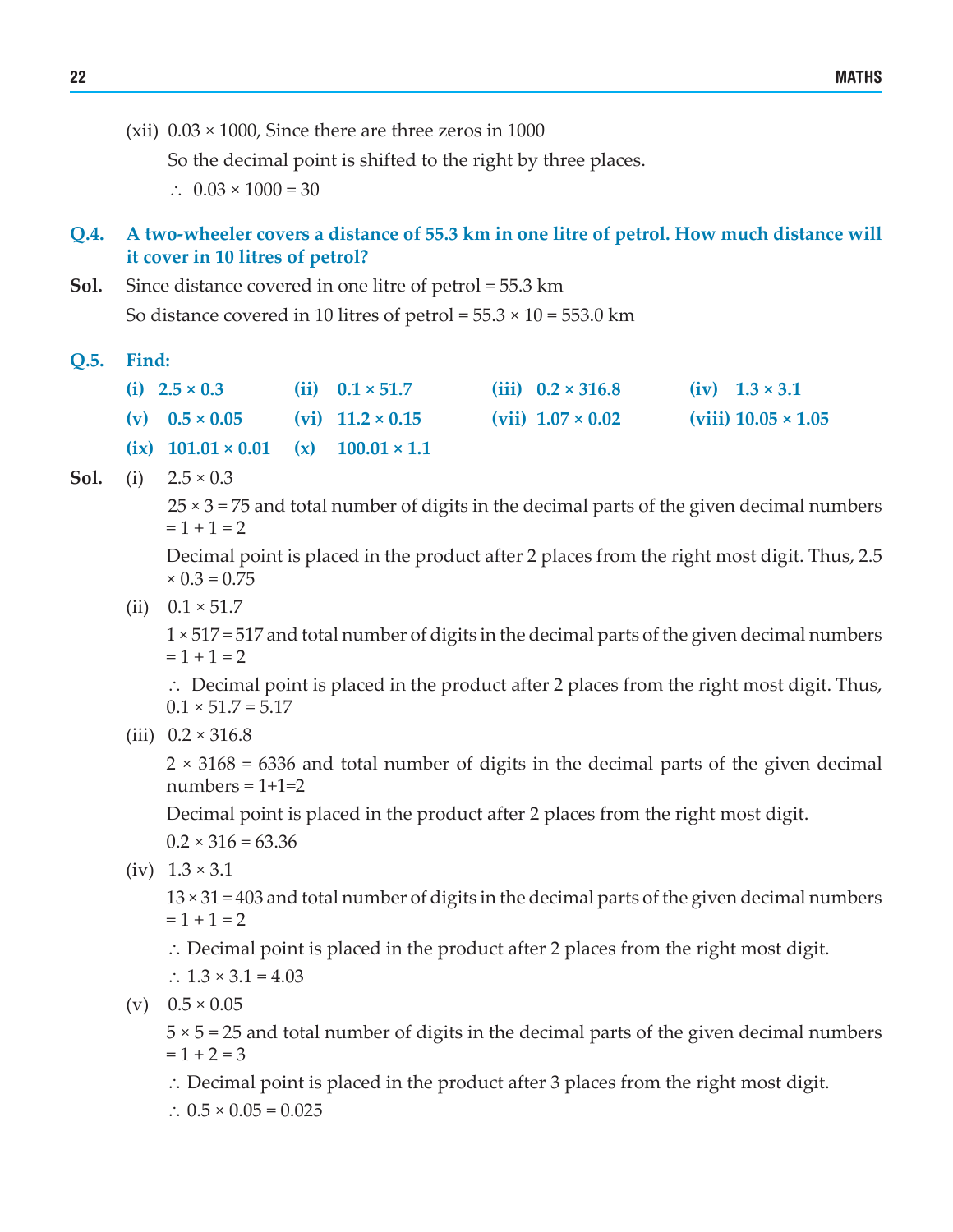(vi) 11.2 × 0.15

 $112 \times 15 = 1680$  and there are  $1 + 2 = 3$  digits in the decimal part of the given decimal numbers

- ∴ Decimal point is placed in the product after 3 places from the right most digit.
- ∴ 11.2 × 0.15 = 1.680
- (vii)  $1.07 \times 0.02$

 $107 \times 2 = 214$  and total number of digits in the decimal part of the given decimal numbers  $= 2 + 2 = 4$ 

- ∴ Decimal point is placed in the product after 4 places from right most digit.
- ∴  $1.07 \times 0.02 = 0.0214$
- (viii)  $10.05 \times 1.05$

 $1005 \times 105 = 105525$  and the total number of digits in the decimal parts of the given decimal numbers is  $2 + 2 = 4$ .

- ∴The decimal point is placed in the product after 4 places from the right most digit.
- ∴ 10.05  $\times$  1.05 = 10.5525
- $(ix)$  101.01  $\times$  0.01

 $10101 \times 1 = 10101$  and the total number of digits in the decimal parts of the given decimal numbers is  $2 + 2 = 4$ 

- ∴ The decimal point is placed after 4 places from the right most digit in the product
- ∴ 101.01  $\times$  0.01 = 1.0101
- $(x)$  100.01  $\times$  1.1

 $10001 \times 11 = 110011$  and the total number of digits in the decimal parts of the given decimal numbers is  $2 + 1 = 3$ 

- ∴ The decimal point is placed after 3 places from the right most digit in the product
- ∴  $100.01 \times 1.1 = 110.011$

#### **EXERCISE 2.7**

| <b>O.1.</b> Find: |                    |  |                                                                                                                                |  |                     |  |                      |  |  |
|-------------------|--------------------|--|--------------------------------------------------------------------------------------------------------------------------------|--|---------------------|--|----------------------|--|--|
| (i)               | $0.4 \div 2$       |  | (ii) $0.35 \div 5$                                                                                                             |  | $(iii)$ 2.48 ÷ 4    |  | $(iv) 65.4 \div 6$   |  |  |
|                   | (v) $651.2 \div 4$ |  | $(vi)$ 14.49 ÷ 7                                                                                                               |  | (vii) $3.96 \div 4$ |  | (viii) $0.80 \div 5$ |  |  |
|                   |                    |  | <b>Sol.</b> (i) $0.4 \div 2 = \frac{0.4}{2} = \frac{0.4}{2.0} = \frac{4}{20} = \frac{4 \div 4}{20 \div 4} = \frac{1}{5} = 0.2$ |  |                     |  |                      |  |  |
|                   |                    |  | (ii) $0.35 \div 5 = \frac{0.35}{5} = \frac{0.35}{5.00} = \frac{35}{500} = \frac{35 \div 5}{500 \div 5} = \frac{7}{100} = 0.07$ |  |                     |  |                      |  |  |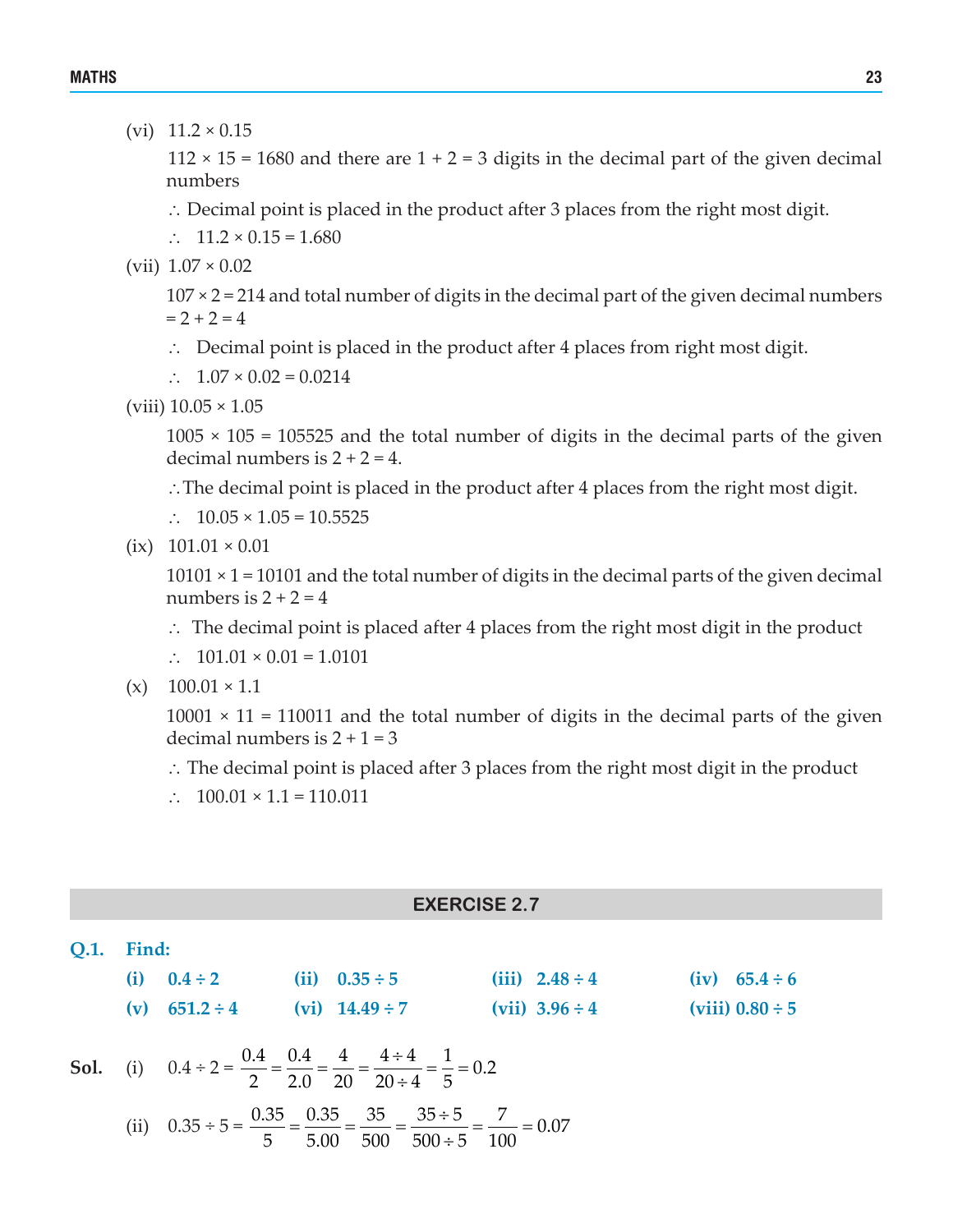(iii) 
$$
2.48 \div 4 = \frac{2.48}{4} = \frac{2.48}{4.00} = \frac{248}{400} = \frac{248 \div 8}{400 \div 8} = \frac{31}{50} = 0.62
$$
  
\n(iv)  $65.4 \div 6 = \frac{65.4}{6} = \frac{654 \div 6}{60 \div 6} = \frac{109}{10} = 10.9$   
\n(v)  $651.2 \div 4 = \frac{651.2}{4} = \frac{651.2}{4.0} = \frac{6512}{40} = \frac{6512 \div 8}{40 \div 8} = \frac{814}{5} = 162.8$   
\n(vi)  $14.49 \div 7 = \frac{14.49}{7} = \frac{14.49}{7.00} = \frac{1449}{700} = \frac{1449 \div 7}{700 \div 7} = \frac{207}{100} = 2.07$   
\n(vii)  $3.96 \div 4 = \frac{3.96}{4} = \frac{3.96}{4.00} = \frac{396}{400} = \frac{396 \div 4}{400 \div 4} = \frac{99}{100} = 0.99$   
\n(viii)  $0.80 \div 5 = \frac{0.80}{5} = \frac{0.80}{5.00} = \frac{8}{500} = \frac{80 \div 20}{500 \div 20} = \frac{4}{25} = 0.16$ 

**Q.2. Find:**

| (i) $4.8 \div 10$                        | (ii) $52.5 \div 10$ | (iii) $0.7 \div 10$ | $(iv)$ 33.1 ÷ 10 |
|------------------------------------------|---------------------|---------------------|------------------|
| (v) $272.23 \div 10$ (vi) $0.56 \div 10$ |                     | $(vii)$ 3.97 ÷10    |                  |

**Sol.** (i)  $4.8 \div 10$ 

 As there is one zero in 10, the decimal point in the quotient is shifted to the left by one place.

∴  $4.8 \div 10 = 0.48$ 

 $52.5 \div 10$ 

 As there is one zero in 10, the decimal point in the quotient is shifted to the left by one place.

∴  $52.5 \div 10 = 5.25$ 

(iii)  $0.7 \div 10$ 

As there is one zero in 10, the decimal point in the quotient is shifted to the left by one place.

∴  $0.7 \div 10 = 0.07$ 

 $(iv)$  33.1 ÷ 10

As there is one zero in 10, the decimal point in the quotient is shifted to the left by one place.

∴ 33.1 ÷ 10 = 3.31

 $(v)$  272.23 ÷ 10

As there is one zero in 10, the decimal point in the quotient is shifted to the left by one place.

∴ 272.23 ÷ 10 = 27.223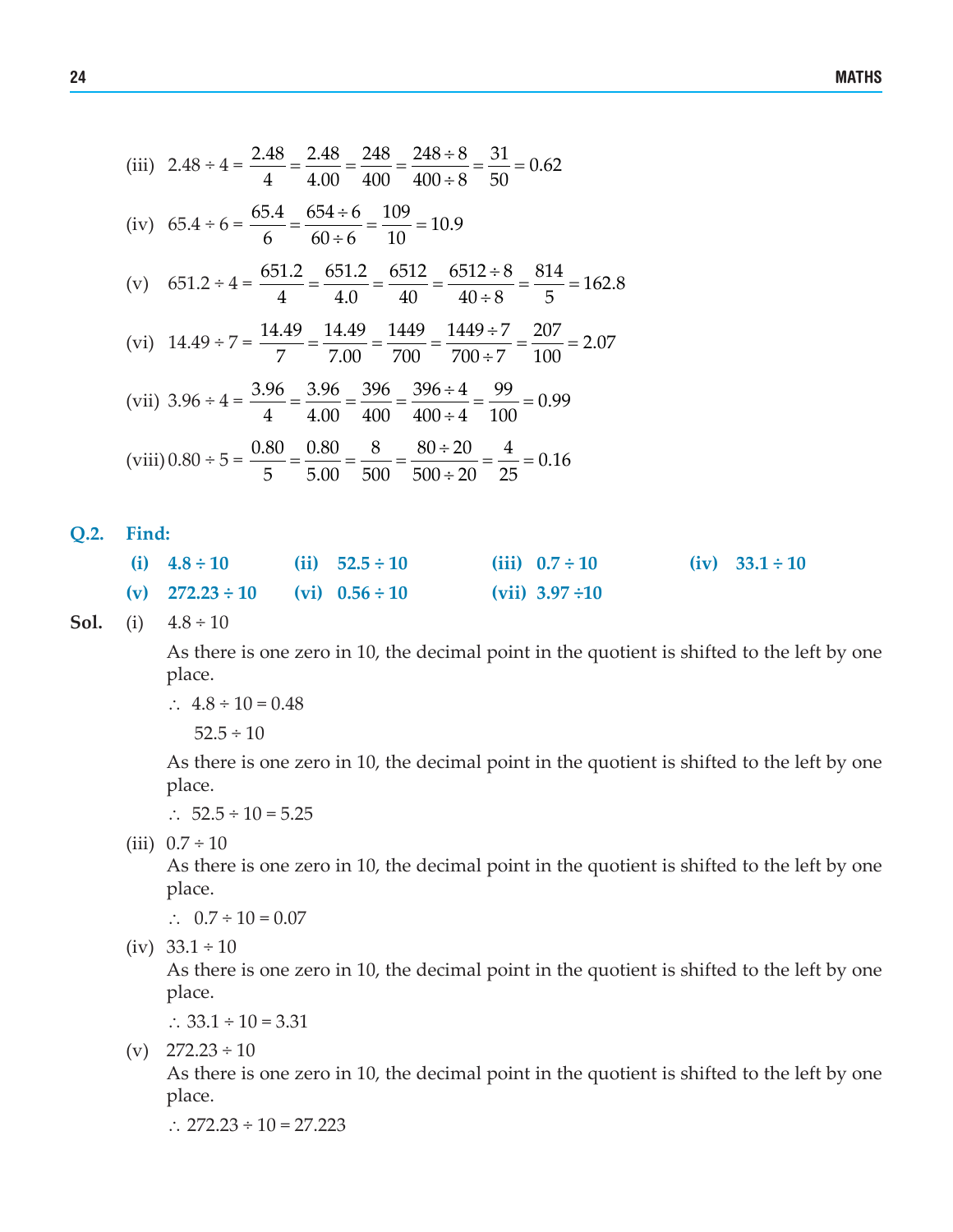(vi)  $0.56 \div 10$ 

As there is one zero in 10, the decimal point in the quotient is shifted to the left by one place.

∴ 0.56 ÷ 10 = 0.056

(vii)  $3.97 \div 10$ 

As there is one zero in 10, the decimal point in the quotient is shifted to the left by one place.

∴ 3.97 ÷10 = 0.397

#### **Q.3. Find:**

|             | (i)                           | $2.7 \div 100$                 |  | (ii) $0.3 \div 100$   | (iii) $0.78 \div 100$          |  | $(iv)$ 432.6 ÷ 100  |  |
|-------------|-------------------------------|--------------------------------|--|-----------------------|--------------------------------|--|---------------------|--|
|             | (v)                           | $23.6 \div 100$                |  | $(vi)$ 98.53 ÷ 100    |                                |  |                     |  |
| Sol.        | $2.7 \div 100 = 0.027$<br>(i) |                                |  |                       | (ii) $0.3 \div 100 = 0.003$    |  |                     |  |
|             |                               | (iii) $0.78 \div 100 = 0.0078$ |  |                       | (iv) $432.6 \div 100 = 4.326$  |  |                     |  |
|             |                               | (v) $23.6 \div 100 = 0.236$    |  |                       | (vi) $98.53 \div 100 = 0.9853$ |  |                     |  |
| <b>O.4.</b> | Find:                         |                                |  |                       |                                |  |                     |  |
|             | (i)                           | $7.9 \div 1000$                |  | (ii) $26.3 \div 1000$ | (iii) $38.53 \div 1000$        |  | $(iv)$ 128.9 ÷ 1000 |  |

**(v) 0.5 ÷ 1000**

**Sol.** (i)  $7.9 \div 1000$ .

There are three zeros in 1000, the decimal point in the quotient is shifted to the left by 3 places.

∴  $7.9 \div 1000 = 0.0079$ 

- (ii)  $26.3 \div 1000$ . There are three zeros in 1000, the decimal point in the quotient is shifted to the left by 3 places.
	- ∴ 26.3 ÷ 1000 = 0.0263
- (iii)  $38.53 \div 1000$ .

There are three zeros in 1000, the decimal point in the quotient is shifted to the left by 3 places.

∴ 38.53 ÷ 1000 = 0.03853

 $(iv)$  128.9 ÷ 1000

 There are three zeros in 1000, the decimal point in the quotient is shifted to the left by 3 places.

∴  $128.9 \div 1000 = 0.1289$ 

 $(v)$  0.5  $\div$  1000

 There are three zeros in 1000, the decimal point in the quotient is shifted to the left by 3 places.

∴  $0.5 \div 1000 = 0.0005$